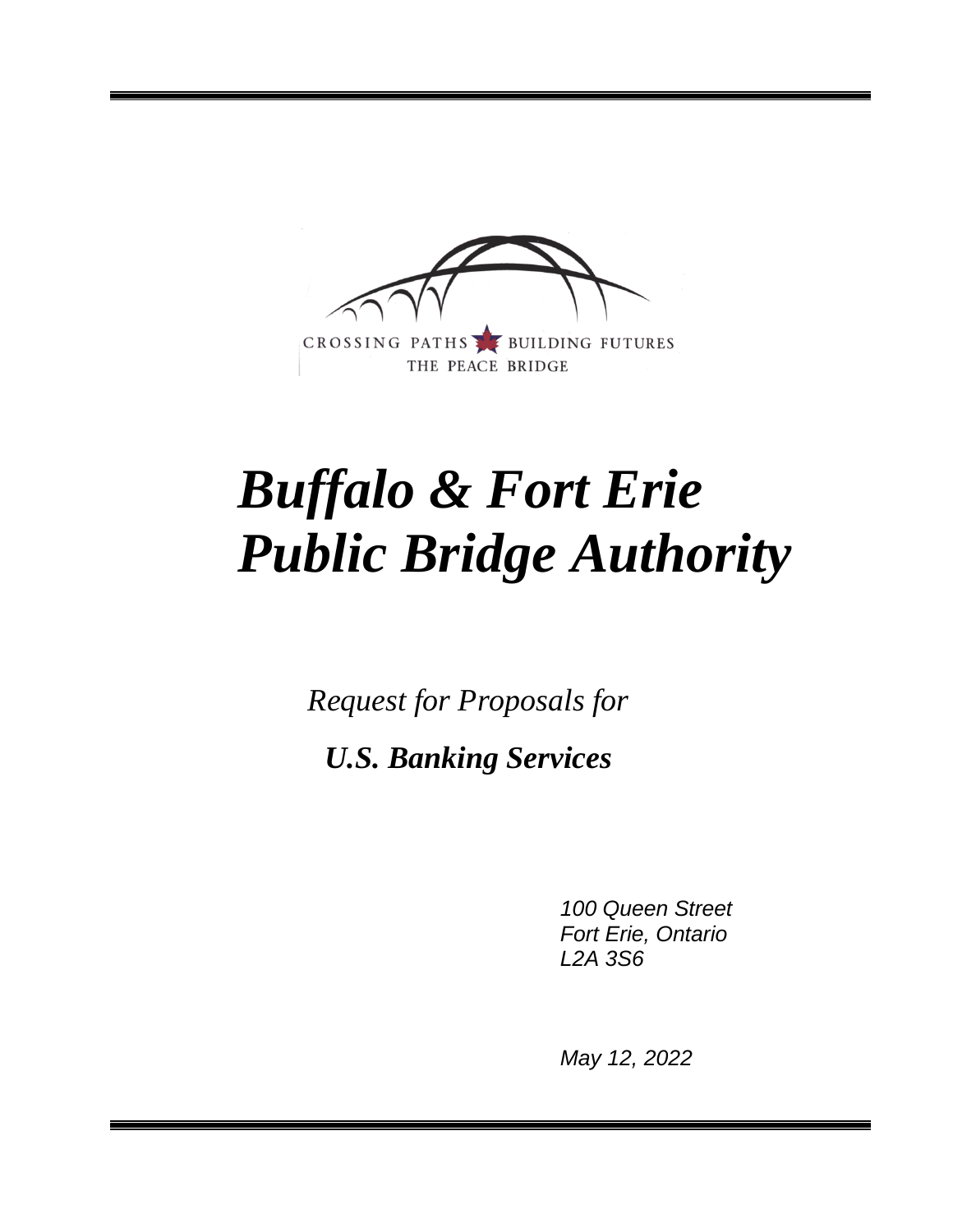# **BUFFALO & FORT ERIE PUBLIC BRIDGE AUTHORITY**

|      |    | <b>TABLE OF CONTENTS</b><br>Page |
|------|----|----------------------------------|
|      |    |                                  |
| I.   |    | <b>INTRODUCTION</b>              |
|      |    |                                  |
|      |    |                                  |
|      |    |                                  |
| II.  |    | DESCRIPTION OF THE AUTHORITY     |
|      |    |                                  |
|      | В. |                                  |
|      |    |                                  |
|      |    |                                  |
|      |    |                                  |
| III. |    | DESCRIPTION OF RFP PROCESS       |
|      |    |                                  |
|      |    |                                  |
|      |    |                                  |
|      |    |                                  |
|      | Е. |                                  |
|      | F. |                                  |
|      |    |                                  |
|      | H. |                                  |
|      | I. |                                  |
|      | J. |                                  |
|      |    |                                  |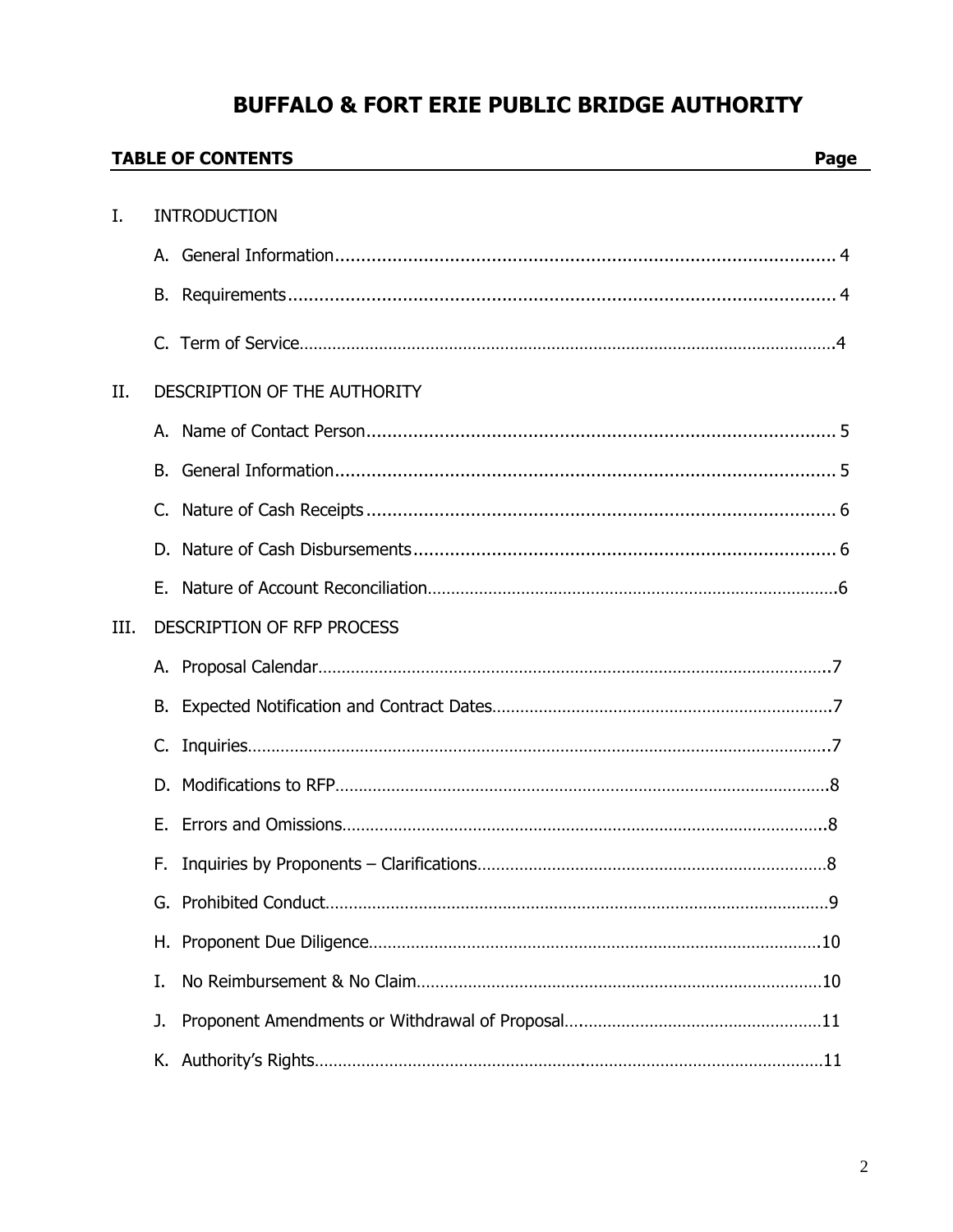| IV. | <b>SCOPE OF SERVICES</b>                                |  |
|-----|---------------------------------------------------------|--|
|     |                                                         |  |
|     |                                                         |  |
|     |                                                         |  |
| V.  | PROPOSAL REQUIREMENTS                                   |  |
|     |                                                         |  |
|     |                                                         |  |
|     |                                                         |  |
| VI. | <b>EVALUATION PROCEDURES</b>                            |  |
|     | А.                                                      |  |
|     |                                                         |  |
|     |                                                         |  |
|     |                                                         |  |
|     |                                                         |  |
|     |                                                         |  |
|     |                                                         |  |
|     |                                                         |  |
|     | F.,                                                     |  |
|     |                                                         |  |
|     |                                                         |  |
|     | Attachment 1 - Estimated Number of Monthly Transactions |  |
|     |                                                         |  |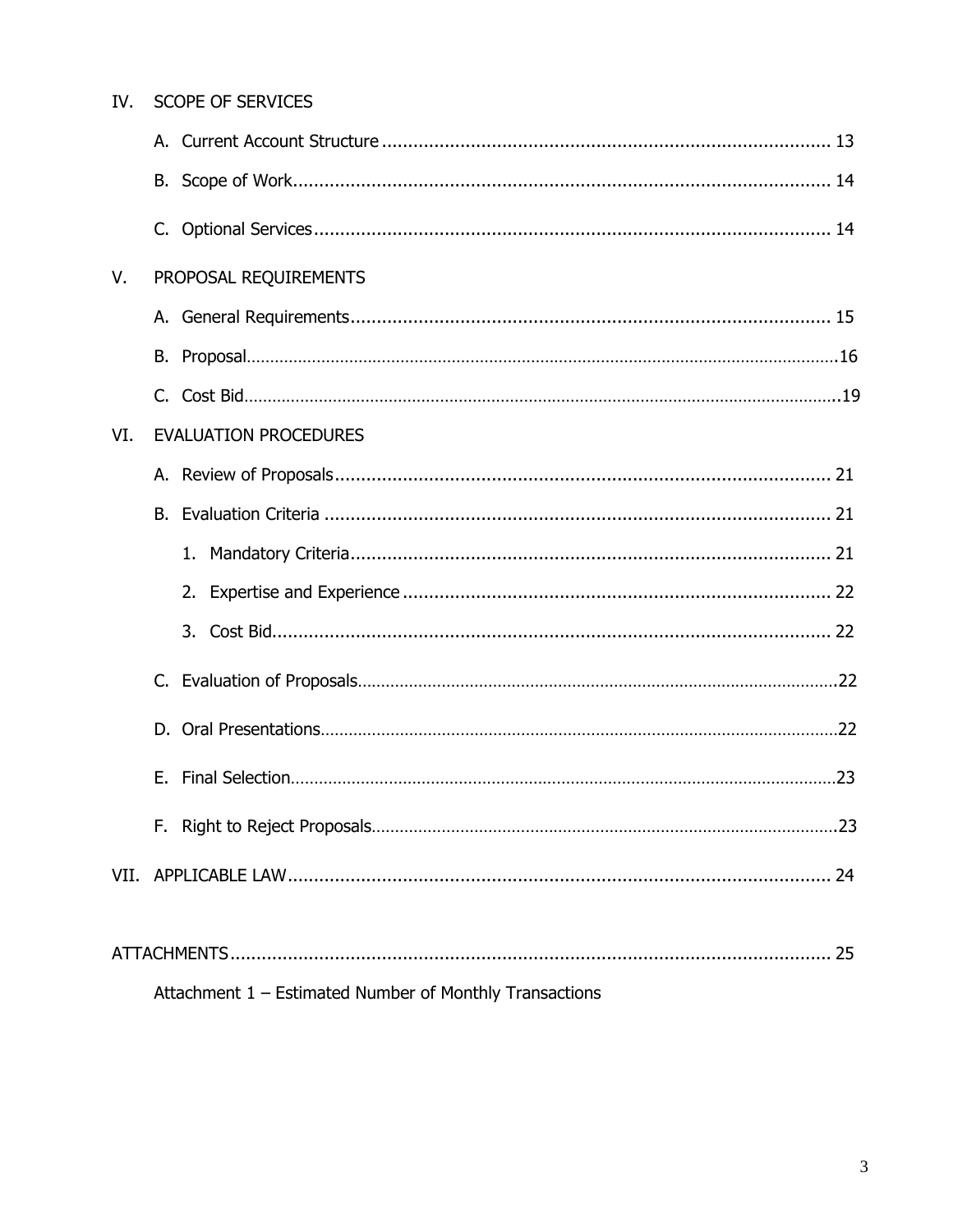# **I. INTRODUCTION**

### **A. General Information**

The Buffalo & Fort Erie Public Bridge Authority (the "Authority"), owner and operator of the Peace Bridge, requests proposals (RFP) treasury management services from banks registered in the State of New York.

This RFP is not intended to create and does not create any legally binding contract with any Proponents. No legal relationship or obligation shall be created between any Proponent and the Authority until the execution of a contract between the Selected Proponent and the Authority.

All qualified applicants will be afforded equal opportunity without discrimination because of race, creed, color, national origin, sex, age, disability, veteran status or marital status. The Authority encourages minority and women-owned businesses to submit proposals.

#### **B. Requirements**

The Authority's Administrative Offices are located in Fort Erie, Ontario. Professionals may be required to travel to and have the ability to work in Canada, as required.

To be considered for this engagement, five (5) hard copies and one (1) electronic copy of the proposal must be received by Lynda Dubuc, Executive Assistant to: 100 Queen Street, Fort Erie, Ontario L2A 3S6 by the time and date set forth herein. The Authority reserves the right to reject any or all proposals submitted. Proposals submitted will be evaluated by a Selection Committee determined by the Authority.

During the evaluation process, the Authority reserves the right, where it may serve the Authority's best interest, to request additional information or clarification from Proponents or to allow corrections of errors or omissions. At the discretion of the Selection Committee, Proponents submitting proposals may be requested to make oral presentations as part of the evaluation process.

The Authority reserves the right to retain all proposals submitted and to use any ideas in a proposal regardless of whether that proposal is selected. Submission of a proposal indicates acceptance by the Proponent of the conditions contained in this RFP, unless clearly and specifically noted in the proposal submitted and confirmed in the contract between the Authority and the Selected Proponent.

# **C. Term of Service**

Assuming satisfactory service, the PBA anticipates maintaining treasury management services with the successful proponent for five (5) years.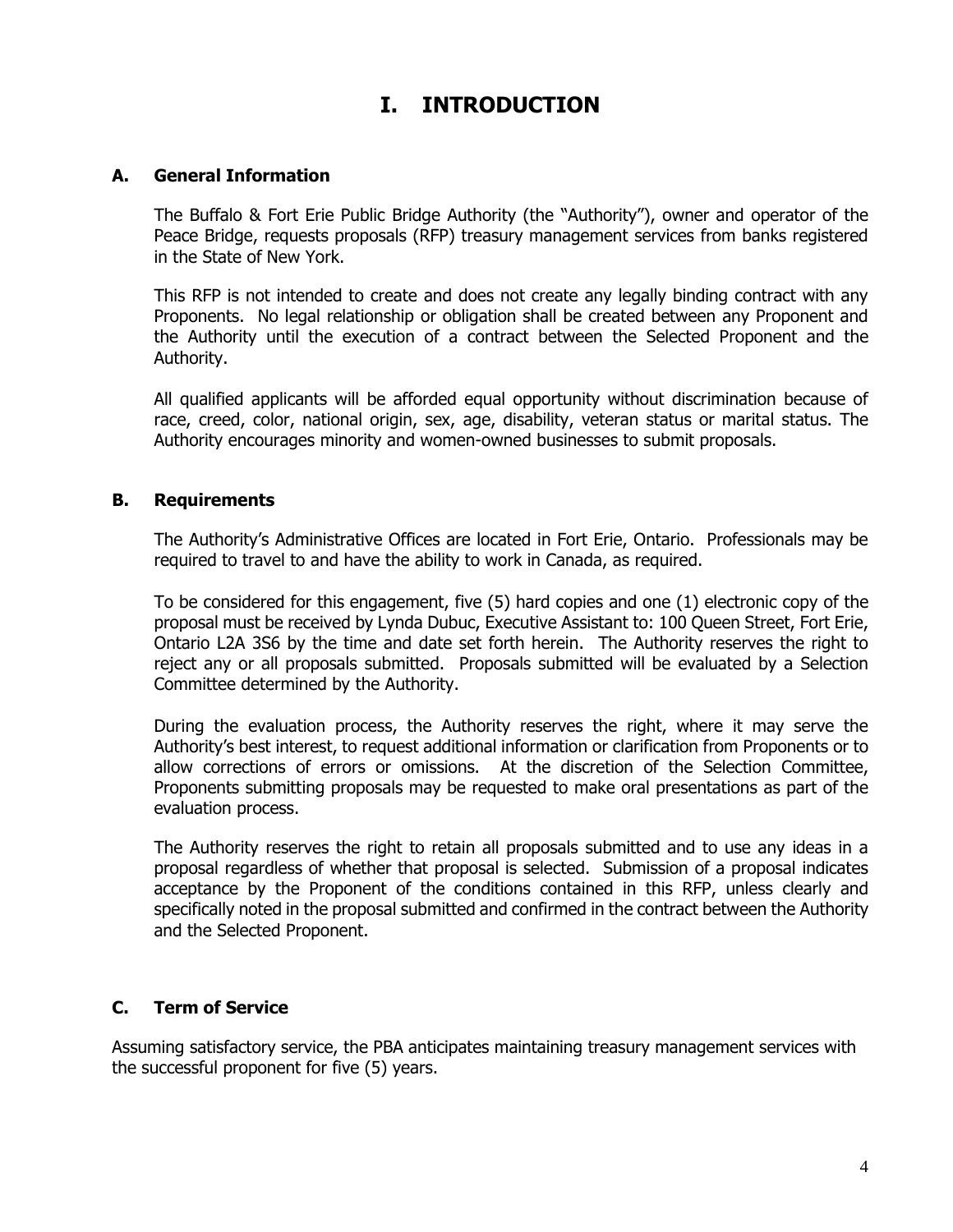# **II. DESCRIPTION OF THE AUTHORITY**

### **A. Name of Contact Person**

The principal contact with the Buffalo & Fort Erie Public Bridge Authority will be Lynda Dubuc, Executive Assistant, who will coordinate all communication with and information to be provided by the Authority. Lynda will also ultimately provide the Selected Proponent with information as required to complete the engagement on behalf of the Authority.

Proponents intending to respond to this RFP should notify Lynda Dubuc, Executive Assistant via email at **Ild@peacebridge.com** and provide the contact name of a representative at the Proponent and their coordinates.

#### **B. General Information**

The Authority is a body corporate and politic constituting a public benefit corporation created under the laws of the State of New York and by an act of the Parliament of Canada and consented to by the United States Congress. The Authority is governed by a ten member Board consisting of five members from New York State and five members from Canada. The mission of the Authority is to be known as the premier Canada/U.S. international border crossing, providing excellence in customer service and an effective conduit for trade and tourism.

The Authority owns and operates the Peace Bridge which spans the Niagara River between Buffalo, New York and Fort Erie, Ontario. In addition to toll revenue from vehicles crossing the bridge, the Authority also derives significant revenue in the form of rental and fee income from the United States General Services Agency, U.S. and Canadian duty-free shops and commercial brokers operating on the property owned by the Authority.

During 2021, toll revenues were approximately \$18.2 million, generated from 1.1 million commercial vehicles and 682,000 automobiles that used the bridge. Pre-covid volumes were 1.1 million commercial vehicles and 4.0 million automobiles. In addition to the Peace Bridge, the Authority owns, operates and maintains approximately 70 acres of property in Canada and 17 acres of property in the United States. The Canadian property has three buildings constructed in 2006, housing Authority administration, Canada Border Services Agency, and Citizenship and Immigration Canada. The duty-free store, toll collection facilities, and buildings housing customs brokers and Authority maintenance are also located on the Canadian property. The U.S. toll plaza consists of a duty free store, and buildings housing U.S. Customs & Border Protection, various other U.S. Government agencies and customs brokers.

As a bi-national entity, the Buffalo & Fort Erie Public Bridge Authority is subject to federal regulations in Canada and both federal and New York State Regulations in the United States.

Additional information regarding the PBA may be obtained at www.peacebridge.com. The 2021 audited financial statements are located under "About Us/Publications".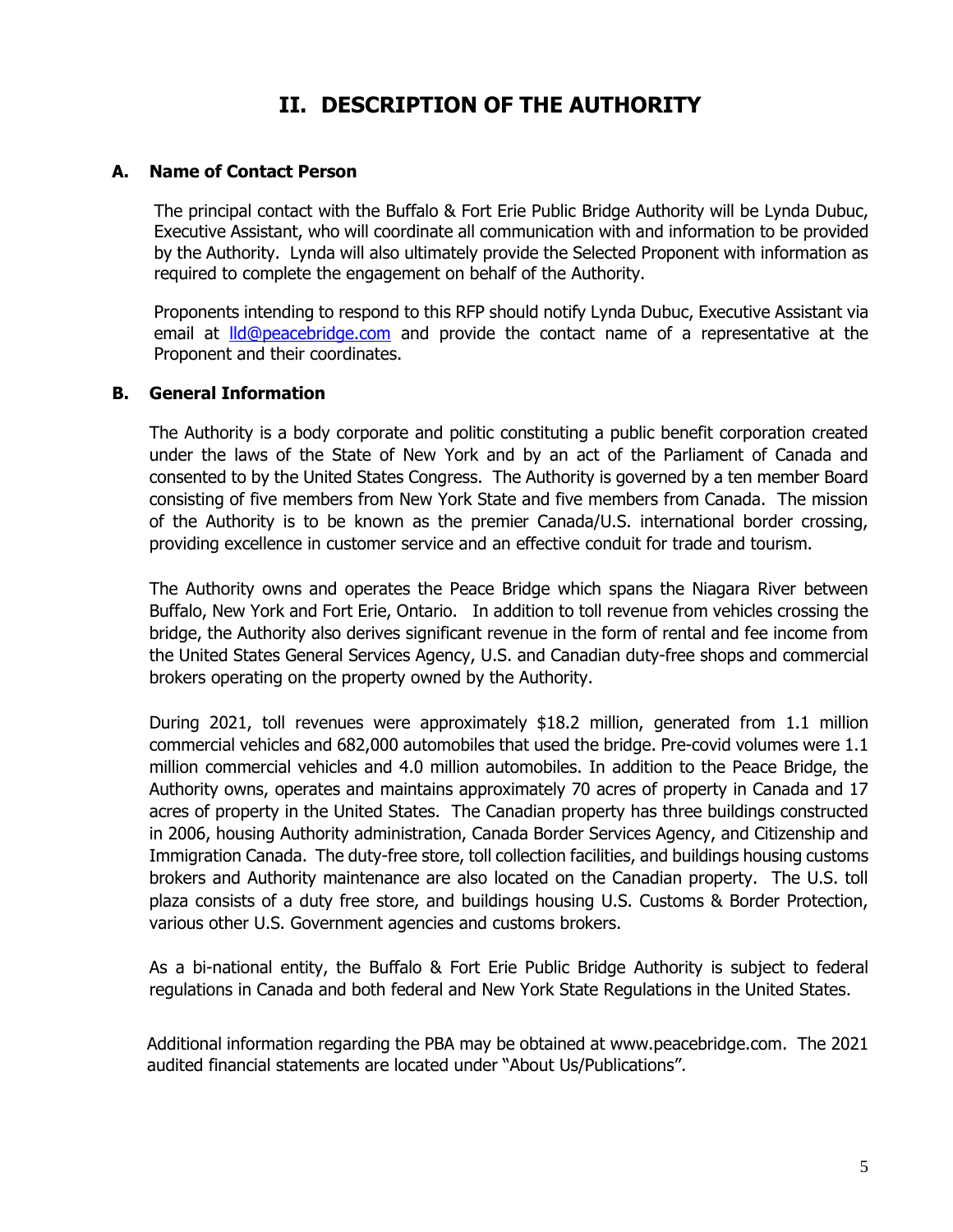# **C. Nature of Cash Receipts**

The majority of the Authority's cash receipts are collected from tolls, with \$15.5 million collected electronically via E-ZPass (ACH), \$760,000 collected in U.S. cash and coin, and \$521,000 collected in Canadian cash and coin. Rental revenues approximate \$ 7.2 million. The PBA also receives periodic federal and state grant reimbursements deposited via ACH. See attachments 1,2 for estimated quantities for monthly transactions and toll deposits.

## **D. Nature of Cash Disbursements**

Payroll is processed by a third party (Dayforce) bi-weekly, with disbursements made in total via direct debit. The Authority issues checks weekly for operating and capital expenditures. Wires are made bi-weekly or monthly to fund a deferred retirement account, pension account, and bond trustee requirements. ACH payments are made bi-weekly for defined pension contributions and quarterly to reimburse other transportation agencies participating in E-ZPass for proportionate credit card fees applicable and transfers are made amongst accounts and to a bank account maintained in Canada. See attachment 1 for estimated quantities for monthly transactions.

### **E. Nature of Account Reconciliation**

Bank initiated debits and credits (e.g., adjustments for cash overages/shortages, counterfeit bills, etc.) are investigated immediately upon identification by the bank. Electronic transfers are reviewed weekly by the Authority and all accounts are reconciled within seven business days after month-end. Account Reconciliation Services provided from the financial institution are to be used in conjunction with positive pay or other enhanced check clearing security features. This service will include outstanding/paid check lists provided no less than monthly, if required. In addition, the ability to obtain or access copies of cancelled checks should be provided.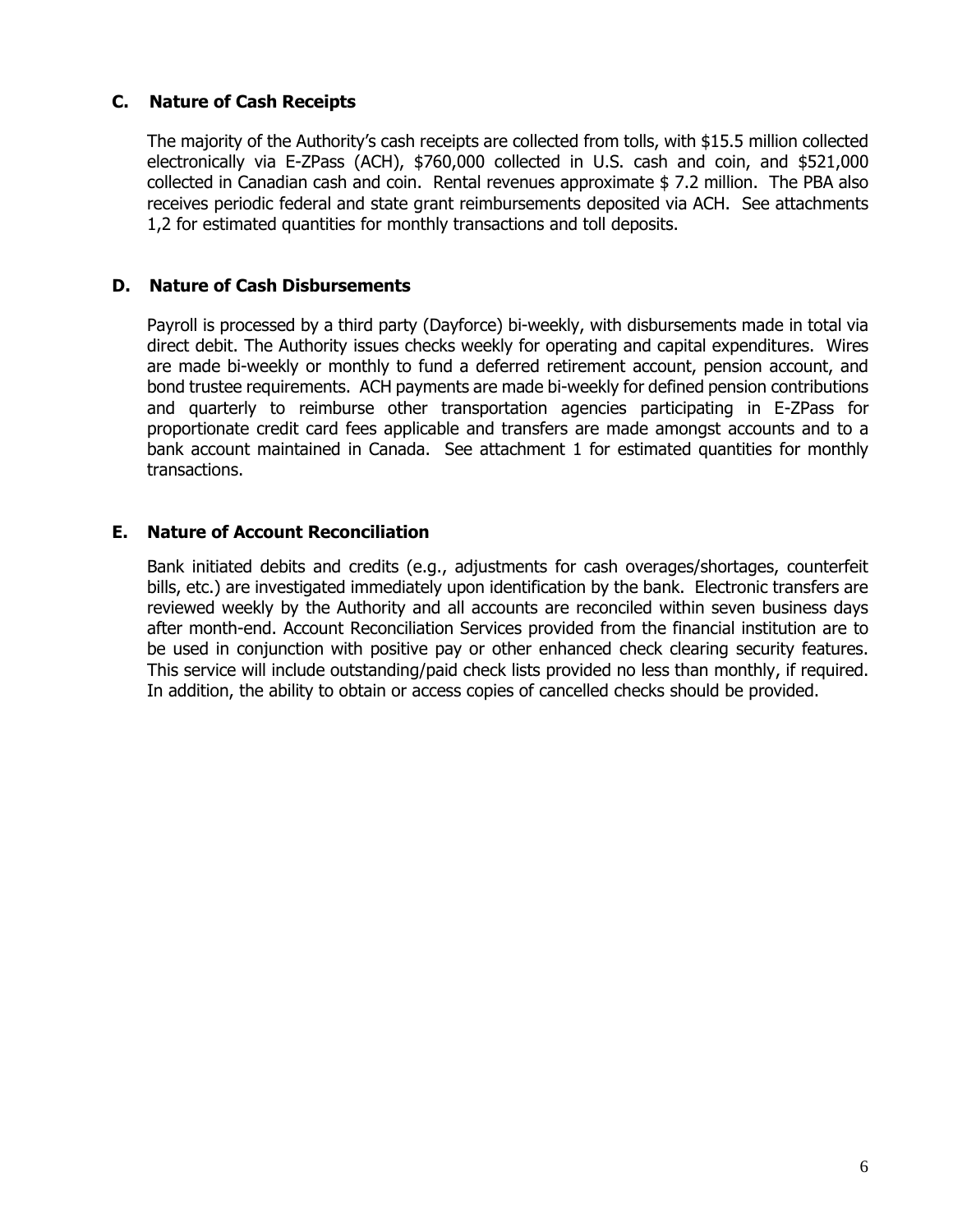# **III. DESCRIPTION OF THE RFP PROCESS**

## **A. Proposal Calendar**

The following is a list of key dates (all Eastern time) up to and including the date a Proponent's proposal is due to be submitted:

| Requests for proposals issued        | May 12, 2022             |
|--------------------------------------|--------------------------|
| Due date for submission of questions | May 30, 2022 at 1:00 PM  |
| Questions to be answered             | June 6, 2022 at 1:00 PM  |
| Due date for proposals               | June 20, 2022 at 1:00 PM |

### **B. Expected Notification and Contract Dates**

| Successful Proponent notified by | July 6, 2022          |
|----------------------------------|-----------------------|
| Contract executed                | Week of July 18, 2022 |

The successful Proponent must be prepared to commence performance for the services described herein immediately upon notice of award.

These dates are expected timelines and the Authority reserves the right to extend or change the timelines for the RFP Process at any time prior to the Proposal submission deadline.

# **C. Inquiries**

Inquiries concerning this RFP must be made by **May 30, 2022, before 1pm Eastern** via email to:

#### **BUFFALO & FORT ERIE PUBLIC BRIDGE AUTHORITY Attn: Lynda Dubuc, Executive Assistant; lld@peacebridge.com**

All questions and answers will be emailed to all Proponents that have provided contact information as requested by May 30, 2022. Contact with personnel of the Authority, other than the designated Contact Person, regarding this RFP may be grounds for elimination from the selection process.

Communications to Proponents by the Authority will be provided solely by the Authority's Contact Person. Information obtained from any other source is not binding on the Authority.

Questions or requests for clarification received after 1 p.m. Eastern time May 30, 2022, will not receive a response from the Authority.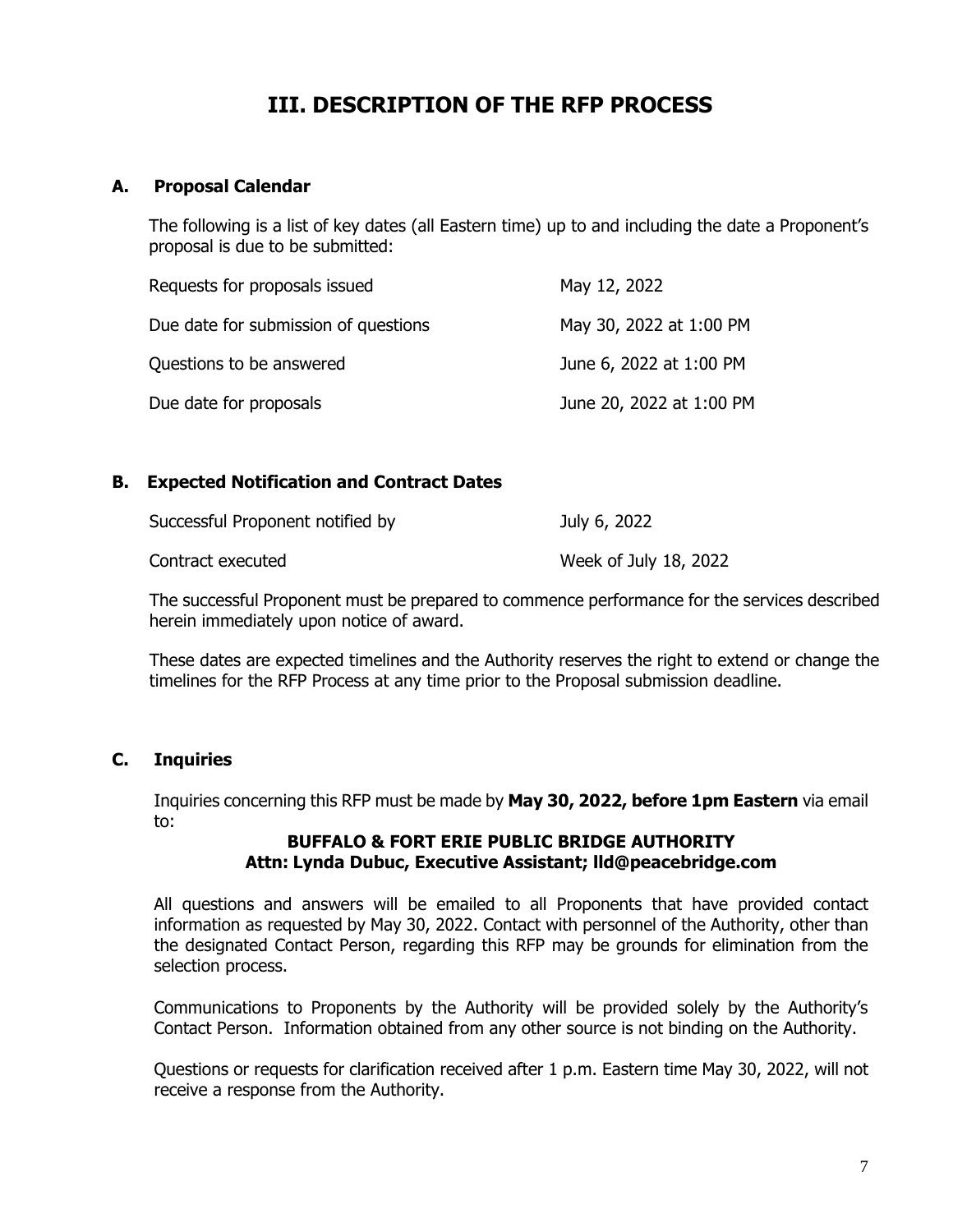## **D. Modifications to the RFP**

The Authority may modify any part of the RFP prior to the deadline for submission of Proposals by issuance of a written addendum. Any addendum issued by the Authority will be posted to the Authority website. In addition, an email notification of the posting of an addendum will be distributed to all Proponents that provided contact information as requested. No other statements whether oral or in writing, unless such statements have been posted on the Authority website as set out in this RFP, shall amend the RFP.

It is the Proponent's sole responsibility to ensure that it has received all addenda issued by the Authority. Proponents may seek confirmation of the number of addenda issued under this RFP by writing to the Authority's Contact Person, notwithstanding, the onus remains on the Proponent to ensure it has received all addenda.

### **E. Errors and Omissions**

Proponents discovering any ambiguity, conflict, discrepancy, omission or other error in this RFP, should immediately notify via e-mail, prior to the due date for Proposals, the Authority's Contact Person and advise of such error and request clarification or modification of the RFP. Modifications to this RFP or any clarifications will be issued by written addenda published on the Authority website.

If a Proponent fails to notify the Authority prior to the due date for Proposals, of a known error or an error that reasonably should have been known, the Proponent assumes all risk. If awarded any contract, the Proponent shall not be entitled to additional compensation or time by reason of the error.

It is the Proponent's obligation to identify any errors or omissions, conflicts or ambiguities in the RFP as soon as possible.

#### **F. Inquiries by Proponents – Clarifications**

It is the Proponent's obligation to seek clarification from the Authority on any matter it considers to be unclear in relation to this RFP.

Proponents are permitted to submit questions or request information during the RFP process. All questions or requests for information must be submitted in writing and solely to the Authority's Contact Person as identified in section C above. Responses to Proponent clarification questions will be published on the Authority website in accordance with the Timetable set out in this RFP.

If the Proponent believes that its question is of a commercially sensitive or confidential nature relating to the Proponent, a Proponent may request that a response to its question be kept confidential by clearly marking the question as "Confidential". If the Authority decides that a question marked "Confidential", or the Authority's response to such a question, must be published to all Proponents, then the Authority will notify the Proponent and provide the Proponent with the opportunity to proceed with the question as a public question or to withdraw the question. However, if the Proponent does not withdraw the question, then the Authority may, at its sole discretion, provide its response to all Proponents by way of written Addendum.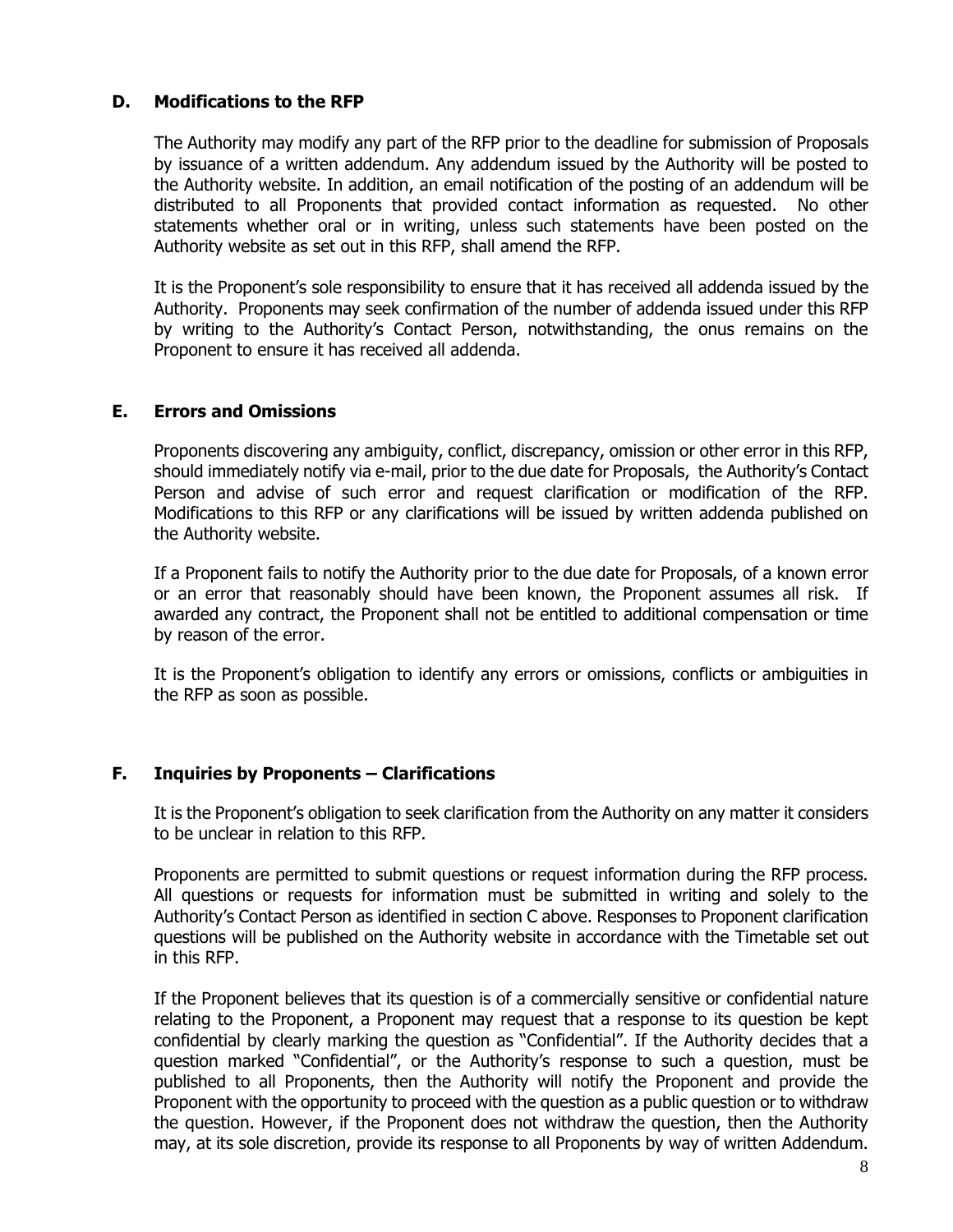If the Authority in its review determines that a question is of a commercially sensitive or confidential nature, it will respond directly to the Proponent.

Notwithstanding, if in the sole opinion of the Authority, one or more other Proponents submits a question on the same or similar topic to a question previously submitted by another Proponent as "Confidential", the Authority may provide a response to such a question to all Proponents by way of written addendum; and if the Authority determines there is any matter which should be brought to the attention of all Proponents, whether or not such matter was the subject of a question, including a question marked "Confidential", the Authority may, in its discretion, publish the question, response or information with respect to such matter to all Proponents by way of written addendum.

# **G. Prohibited Conduct**

i. No Lobbying

A Proponent, any Proponent team members including key personnel, and their respective directors, officers, employees, consultants, agents, advisors and representatives will not engage in any form of political or other lobbying whatsoever, to any party, in relation to the this RFP, or the competitive selection process, including for the purpose of influencing the outcome of the competitive selection process. Further, no such person (other than as expressly contemplated by this RFP) will attempt to communicate in relation to this RFP, or the competitive selection process, directly or indirectly, with any representative of the Authority, (including any member of the Board of Directors), or any director, officer, employee, agent, advisor, consultant or representative of any of the foregoing, as applicable, for any purpose whatsoever in relation to this RFP, or the competitive selection process, including for the purpose of influencing the outcome of the competitive selection process.

Violation of this provision will be grounds for immediate disqualification.

From the date this RFP is issued until the contract award has been announced, no Proponentinitiated contact with any Authority official shall be permitted regarding this RFP, other than written inquiries to the Authority's Contact Person, as described in this section.

ii. No Collusion

A Proponent shall not engage in any illegal business practices, including activities such as bidrigging, price-fixing, bribery, fraud, coercion or collusion. A Proponent shall not engage in any unethical conduct, including lobbying, as described above, or other inappropriate communications; offering gifts to any employees, officers, agents, elected or appointed officials or other representatives of the Authority; submitting proposals containing misrepresentations or other misleading or inaccurate information; or any other conduct that compromises or may be seen to compromise the competitive process provided for in this RFP.

A Proponent and any Proponent team members, their employees, agents and representatives involved with the Proponent's Proposal, including key personnel, will not discuss or communicate, directly or indirectly, with any other Proponent or any director, officer, employee, consultant, advisor, agent or representative of any other Proponent (including any Proponent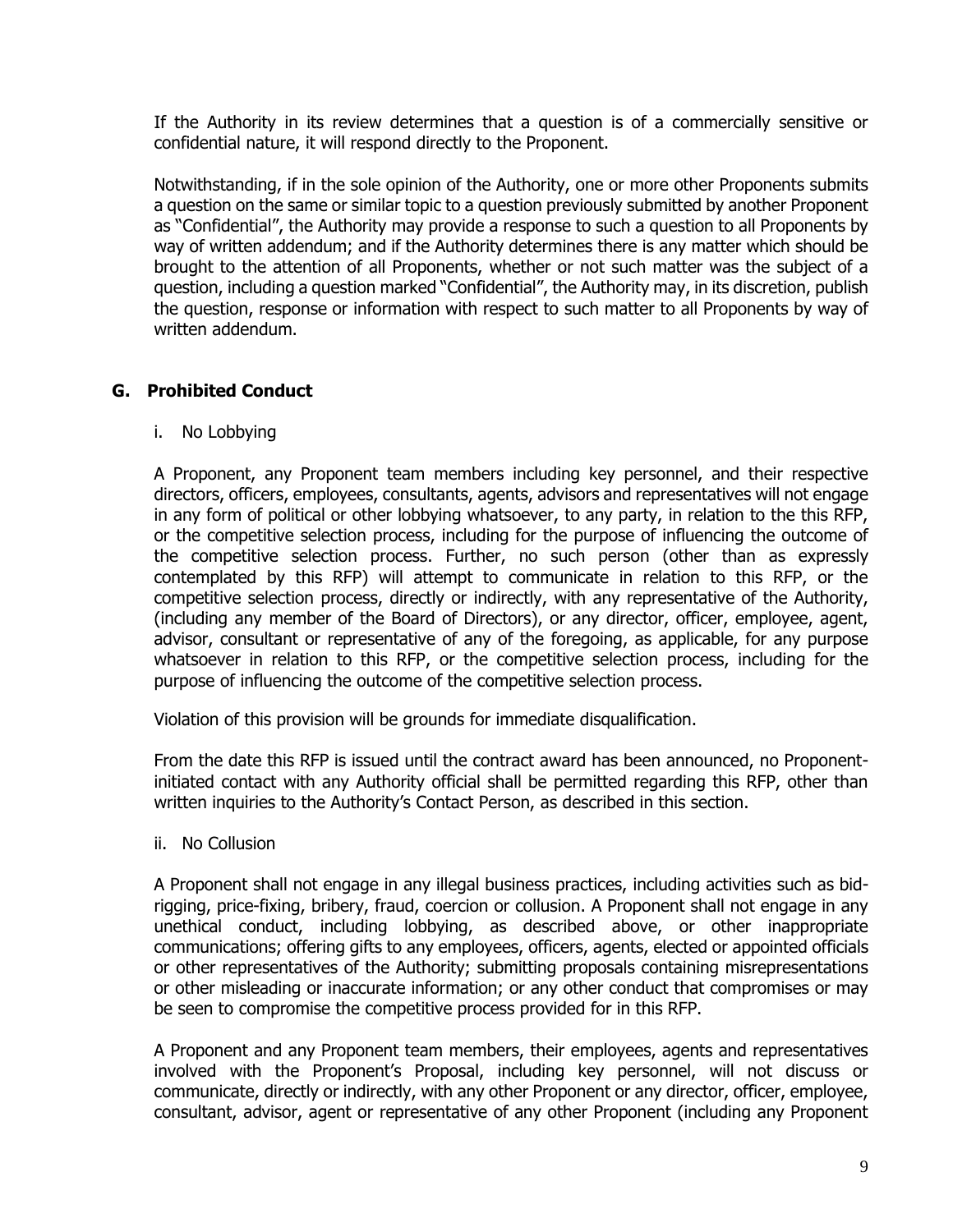team member or key personnel of such other Proponent) regarding the preparation, content or representation of their Proposals.

By submitting a Proposal, a Proponent, on its own behalf and as authorized agent of each firm, corporation or individual member of the Proponent or Proponent team, represents and confirms to the Authority, with the knowledge and intention that the Authority may rely on such representation and confirmation, that its Proposal has been prepared without collusion or fraud, and in fair competition with Proposals from other Proponents.

iii. Conflict of Interest

In addition to the other information and representations made by each Proponent in the Submission Form, each Proponent must declare whether it has an actual or potential Conflict of Interest as defined in section V. A. 2. (v).

If, at the sole and absolute discretion of the Authority, the Proponent is found to be in a Conflict of Interest, the Authority may, in addition to any other remedies available at law or in equity, disqualify the proposal submitted by the Proponent.

The Proponent, by submitting the Proposal, warrants that to its best knowledge and belief no actual or potential Conflict of Interest exists with respect to the submission of the proposal or performance of the contemplated contract other than those disclosed in the Submission Form. Where the Authority discovers a Proponent's failure to disclose all actual or potential Conflicts of Interest, the Authority may disqualify the Proponent or terminate any contract awarded to that Proponent pursuant to this procurement process.

#### **H. Proponent Due Diligence**

The Authority does not make any representation, warranty or guarantee as to the accuracy of the information contained in the RFP or in addenda to this RFP.

The Proponent is solely responsible, at its own cost and expense, to carry out its own independent research, due diligence or to perform any other investigations, considered necessary by the Proponent to satisfy itself as to all existing conditions affecting the Authority.

Proponents agree that by submitting a Proposal in response to this RFP, they certify that they have read and agree to comply with all terms set out in this RFP.

#### **I. No Reimbursement and No Claim**

There is no expressed or implied obligation for the Authority to reimburse responding Proponents for any expenses incurred in any way in preparing Proposals in response to this RFP. The Proponent shall bear all costs associated with the preparation and submission of a Proposal, including but not limited to any related travel expenses.

By submitting a Proposal, Proponents waive any claim or cause of action that they may have against the Authority as a result of the conduct of this RFP process or any resulting contract.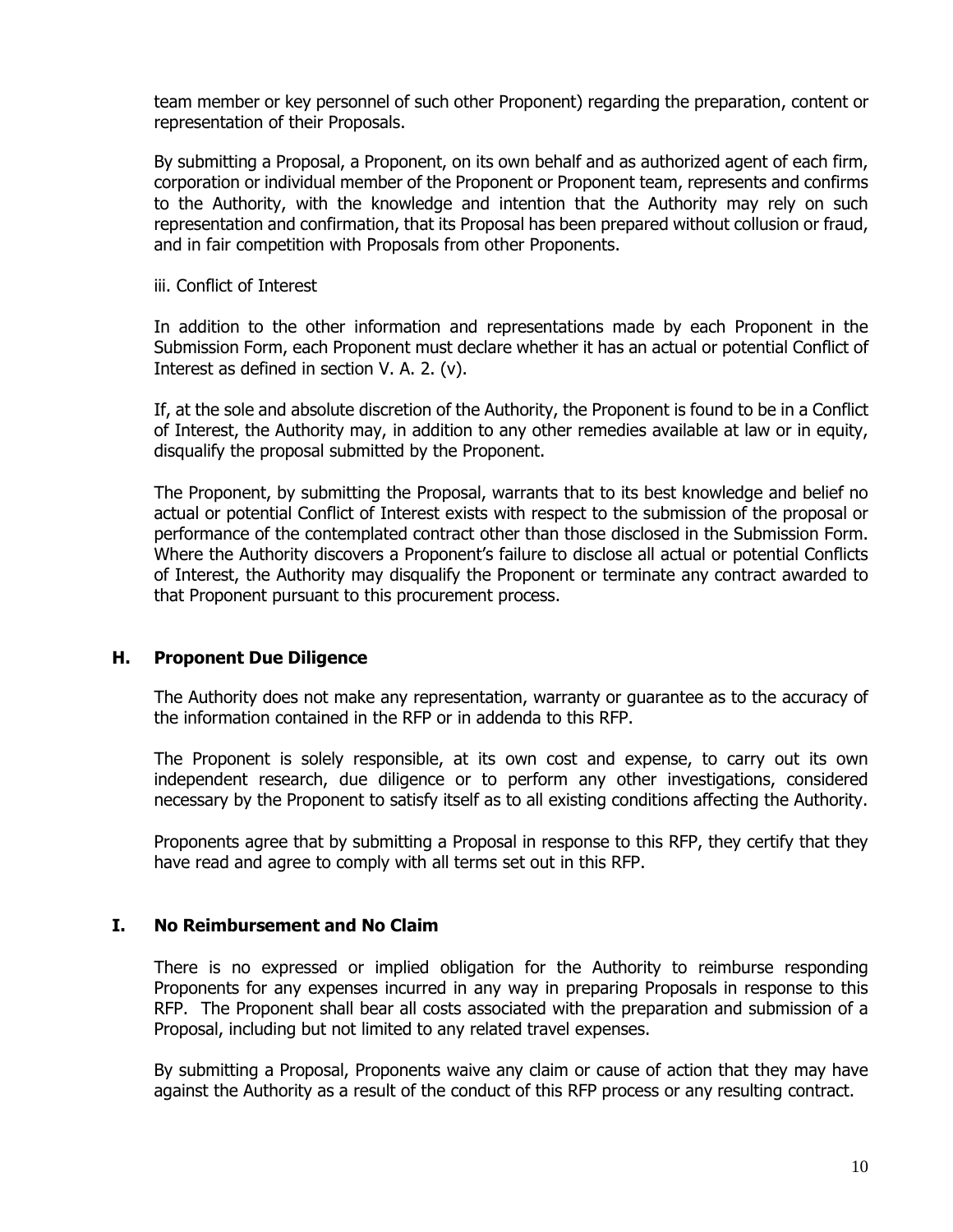# **J. Proponent Amendments or Withdrawal of Proposal**

At any time prior to the Proposal submission deadline, Proponents may amend or withdraw a submitted Proposal. Any amendment should clearly indicate which part of the Proposal the amendment is replacing.

## **K. Authority's Rights**

The Authority has no obligation to any Proponent to award a contract at the conclusion of this process. The lowest cost Proposal will not necessarily be selected.

This RFP is not intended, nor should it be interpreted, to be an offer, an acceptance, a contract or any type of binding agreement, nor to commit the Authority to proceed with this or any other process. Notwithstanding any written or verbal communications, or series of communications, to the contrary, the Authority shall not be deemed to have entered into a contract or any other binding agreement for treasury management services.

This RFP does not purport to be all-inclusive or to contain everything that a Proponent might wish or require. The Authority makes no representation or warranty, whether expressed or implied, as to the accuracy or completeness of any such material, information, reports or statements and expressly disclaims any and all liability for any errors or omissions in all information, materials, reports or in any other written or oral communication obtained by, given to, or made available to any Proponent.

No implied contract of any kind whatsoever by or on behalf of the Authority shall arise or be implied from anything contained in this RFP.

In addition to the rights expressed in this RFP, the Authority reserves the right at its sole discretion, where it may serve the Authority's best interest, to:

- 1. make changes and amendments to the requirements of this RFP at any time;
- 2. refuse to answer questions that do not pertain directly to the subject matter of this RFP;
- 3. waive formalities and accept Proposals which substantially comply with the requirements of this RFP;
- 4. request additional information or clarifications from Proponents, including but not limited to references and service capacity, and incorporate a Proponent's response to that request for clarification into the Proponent's Proposal;
- 5. retain all Proposals submitted and to use any ideas in a Proposal regardless of whether that Proposal is selected;
- 6. request written clarification or the submission of supplementary written information from any Proponent. This is not an opportunity for the Proponent to correct any errors or enhance its Proposal in a material way;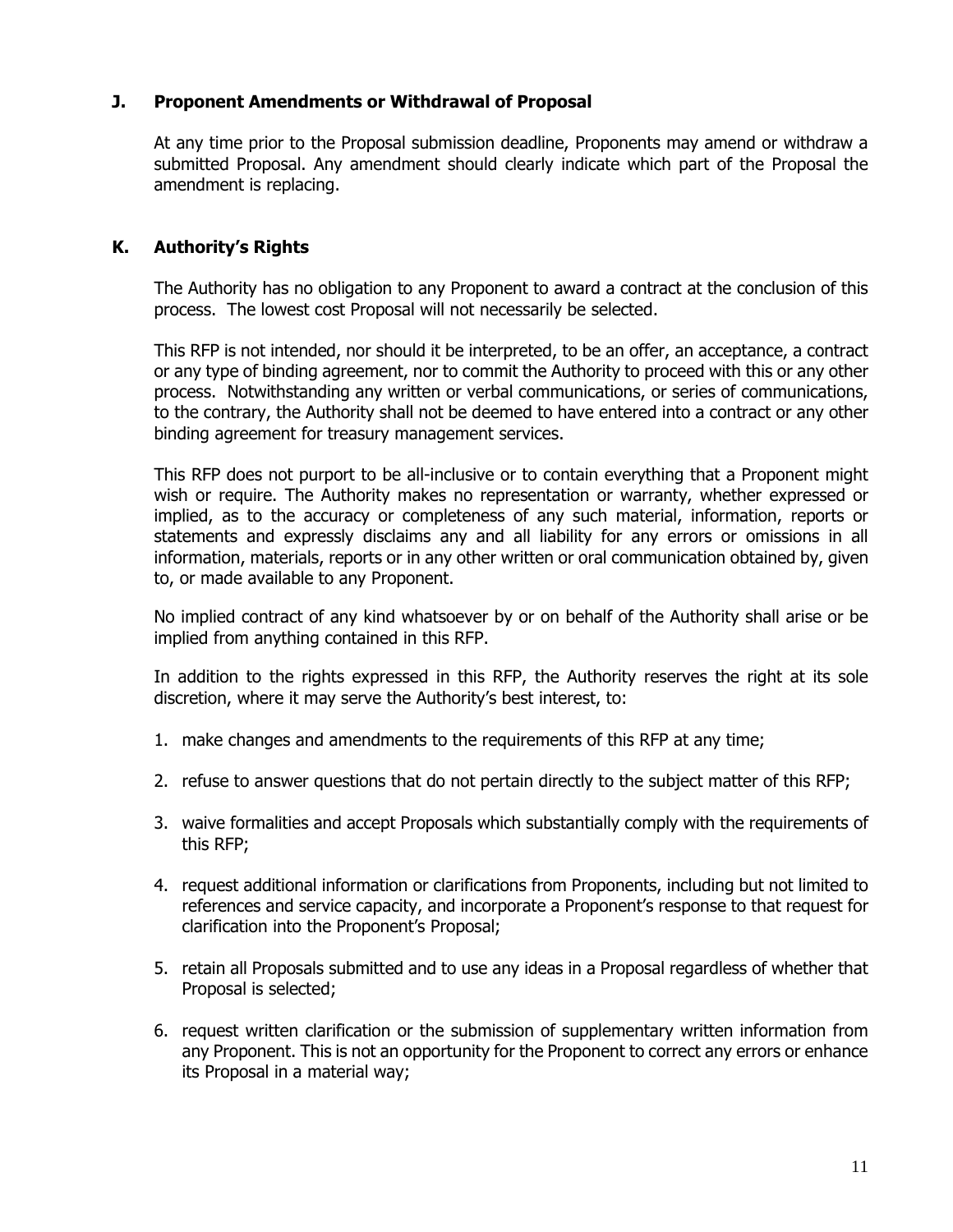- 7. verify with the Proponent or with a third party any information set out in a Proposal. The Authority has no obligation to verify or investigate any information it may receive from any Proponent or third party;
- 8. disqualify any Proposal where the Proposal contains misrepresentations, or inaccurate or misleading information;
- 9. disqualify any Proponent that in the Authority's sole discretion has a conflict of interest or an unfair advantage, whether real, perceived, existing now or likely to arise in the future or who has engaged in Prohibited Conduct as defined in this RFP;
- 10. during the evaluation of Proposals, assess a Proponent's Proposal on the basis of:
	- a. the Proponent's submissions in response to this RFP;
	- b. a financial analysis determining the actual cost of the Proposal;
	- c. information provided by references; or
	- d. information provided by a Proponent pursuant to the Authority exercising its
	- e. clarification rights under this RFP process;
- 11. conduct interviews with Proponents, to seek clarification or verify any or all information provided by the Proponent in its Proposal;
- 12. negotiate with any Proponent or more than one Proponent with respect to any of the requirements in the Proposal or the RFP;
- 13. cease negotiations with any Proponent and proceed to the next ranked Proponent;
- 14. accept or reject a Proposal if only one Proposal is submitted;
- 15. select any Proposal other than the Proponent whose Proposal reflects the lowest cost;
- 16. reject any or all Proposals; and
- 17. cancel this RFP at any time without any contract or issue a new RFP for the same or similar underwriting services.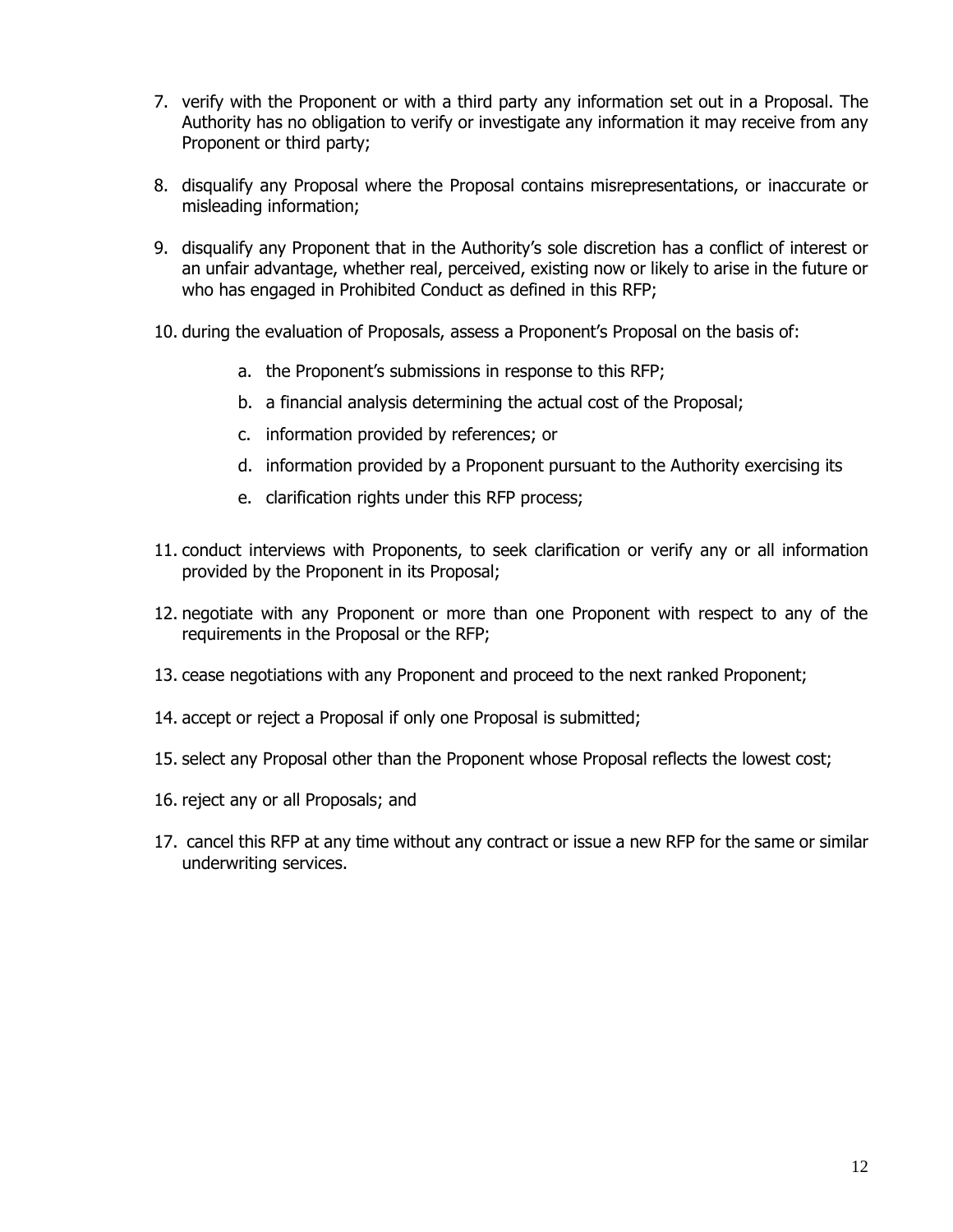# **IV. SCOPE OF SERVICES**

The Authority is seeking proposals from qualified banks registered in the State of New York to provide treasury management services pursuant to the Scope of Work as outlined below.

## **DESCRIPTION OF BASE BANKING REQUIREMENTS**

The Authority collects revenue and incurs expenses in both Canadian and U.S. dollars, and maintains separate banking relationships for Canadian and U.S. treasury management. This proposal covers U.S. treasury management and the deposit of all cash and coin collected via the tolls.

### **A**. **Current Account Structure**

The Authority currently maintains the following U.S. denominated accounts:

Checking – Operating and capital checks are issued weekly; whereas bi-weekly payroll checks are issued by a third-party payroll processor (dayforce), funded via direct debit out of the PBA account for the total amount. Funds are transferred via on-line account access on a weekly basis to cover operating, payroll disbursements, and capital checks.

Savings – All U.S. cash and coin collected via the tolls are deposited into this account twice a week via armored carrier (Brinks). ACH transactions are made weekly to transfer money into this savings account and quarterly out to other transportation agencies accepting E-ZPass. Checks and a de minimums amount of cash are deposited at a branch location approximately two times per week. Rental customers and grant agencies deposit funds into this account via ACH. Transfers are made out of this account weekly to fund the checking account and wire transfers are made to pay the bond trustee and other service providers.

Health Benefits – This account is used to fund a self-insured dental plan and a Health Reimbursement Account (HRA). Funds are transferred into this account from the savings account to fund pre-authorized debits for employee claims. Direct disbursements are made out of this account to fund the HRA.

Capital Investment Savings– This account typically maintains a balance of approximately \$2 million and is also used to fund an investment portfolio currently maintained by Wilmington Trust Investment Advisors. Transfers to the investment account are funded through the Savings account. Access to the funds are required with a minimum two- day fulfillment.

For efficiency and economic purposes, all toll receipts are deposited into the U.S. bank; therefore, the Authority will also require a Canadian denominated savings account. The Authority prepares all filings and complies with all Federal inspection agency requirements regarding the transporting of funds between Canada and the U.S. The Authority currently purchases coin from the Canadian bank. The Authority does not wrap coin for deposit.

Canadian Savings – All Canadian cash and coin collected via the tolls are deposited into this account twice a week via armored carrier. Wire transfers are made out of this account into an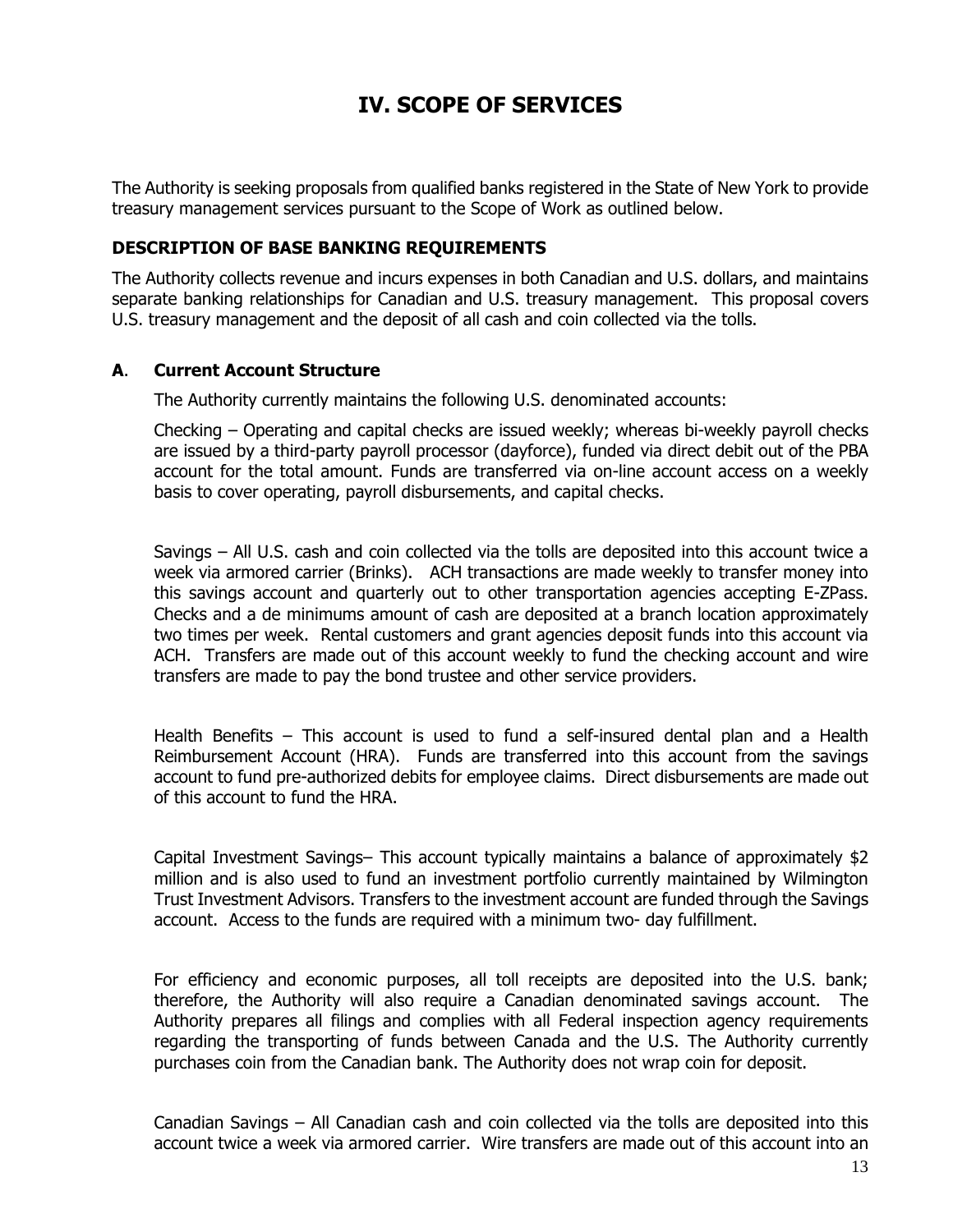account maintained with a Canadian bank approximately one to two times per month. This account is also used for currency exchange transactions converting U.S. to Canadian currency and vise versa depending on exchange rates. The currency exchange is a transaction between this account and the regular Savings account.

# **B. Scope of Work**

The Proponent will perform the following services at a minimum:

- 1. Maintain at a minimum the five accounts noted above, including one account denominated in Canadian dollars;
- 2. Accept for deposit large amounts of U.S. and Canadian currency, with same day deposit;
- 3. Accept large quantities of unwrapped U.S. and Canadian coin, with same day deposit;
- 4. Process and support Positive Pay;
- 5. Provide Check Imaging/storing options;
- 6. Accept automatic payment deposits from customers;
- 7. Same day deposit exception reporting for cash and currency deposits;
- 8. Provide collateralization of deposits as required by New York State municipal laws;
- 9. Provide On-line account access (same day);
- 10. Provide On-line wire transfer, ACH transfer, and book transfer ability.
- 11. Remote check deposit

# **C**. **Optional Services**

Recognizing the minimal amount of physical checks that the Authority deposits and issues, the proposal should address the costs, benefits, and recommendations associated with the following optional services (other services should be addressed in the "Value-Added Services" section):

- 1. Investment options for excess cash;
- 2. Security features for direct debit transactions;
- 3. Automatic sweep account;
- 4. Ability to provide US coin for purchase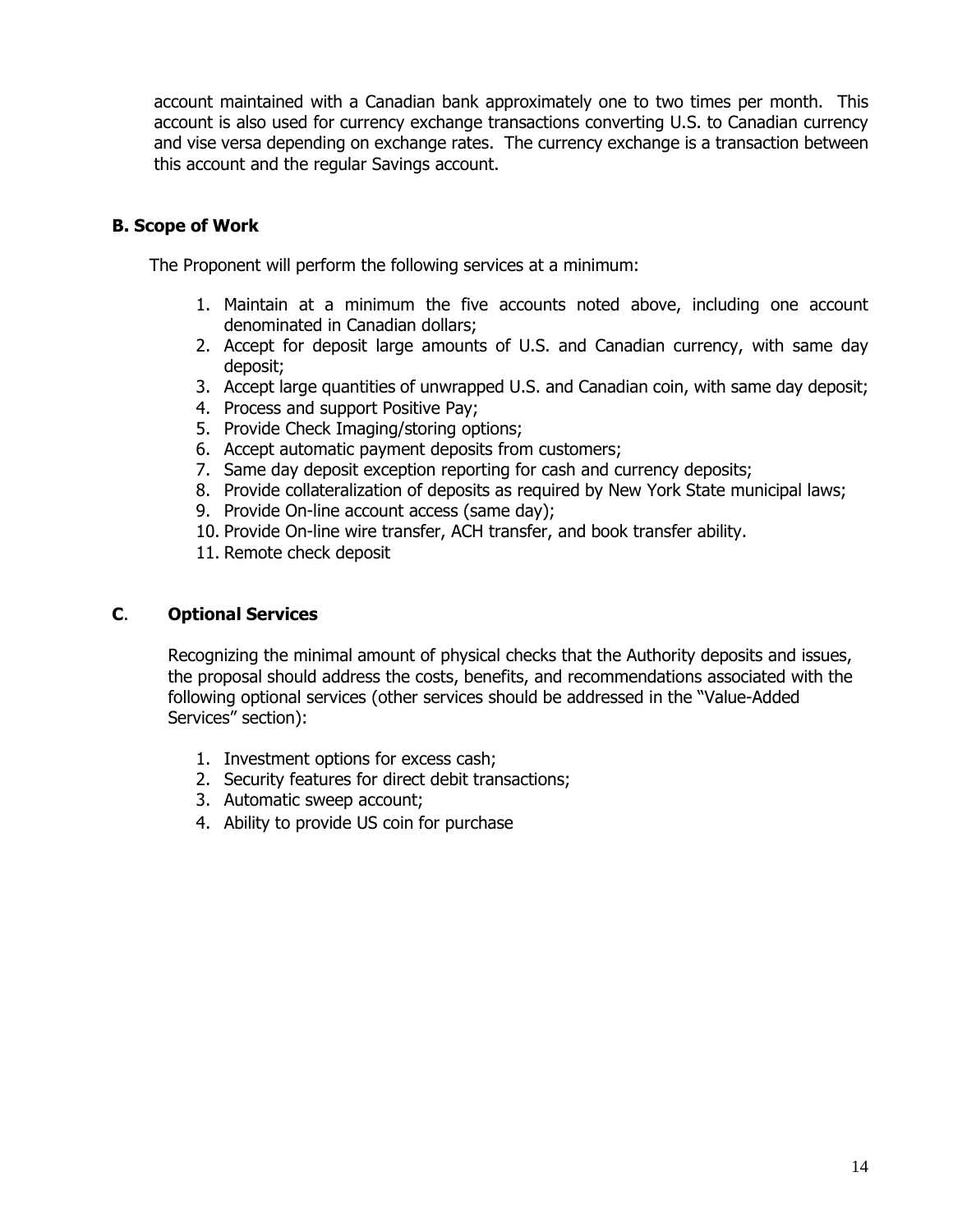# **V. PROPOSAL REQUIREMENTS**

# **A. General Requirements**

**1. Inquiries –** Inquiries concerning the request for proposals and the subject of the request for proposals must be made via e-mail to:

### **BUFFALO & FORT ERIE PUBLIC BRIDGE AUTHORITY**

#### **Attn: Lynda Dubuc, Executive Assistant [lld@peacebridge.com](mailto:lld@peacebridge.com)**

All questions and answers will be e-mailed to all banks participating in the proposal process and will be posted to the Authority's website as described in this RFP.

Contact with personnel of the PBA other than Lynda Dubuc, Executive Assistant, regarding this request for proposals may be grounds for elimination from the selection process.

- **2. Submission of Proposals** The following material is required to be received by **June 20, 2022 at 1:00 P.M.** for a proposing firm to be considered:
	- a. Five (5) copies of the proposal, limited to ten (10) pages in length including attachments, must include the following:
		- (i)  $\overline{t}$  Title Page Title page showing the request for proposals subject; the Proponent's name; the name, address, and telephone number of the contact person; and the date of the proposal.
		- (ii) Table of Contents
		- (iii) Transmittal Letter A signed letter of transmittal briefly stating the Proponent's understanding of the work to be completed, the commitment to perform the work within the time period (or exceed the timeline), a statement why the Proponent believes itself to be best qualified to perform the engagement, and a statement that the proposal is a firm and irrevocable offer. The transmittal letter should also state the name, telephone number and e-mail address of the individual with the Proponent who will serve as the Authority's primary contact concerning the proposal. An unsigned proposal will be rejected.
		- (iv) Non-collusive Proposal Certification The Proponent must provide a signed statement certifying the following:
			- $\circ$  the proposal is genuine and is not made in the interest of, or on behalf of, an undisclosed person, firm or corporation;
			- $\circ$  that the Proponent has not directly or indirectly induced or solicited any other Proponent to submit a false or sham proposal, or decline to submit a proposal;
			- $\circ$  that the Proponent has not sought, by collusion, to obtain any advantage over any other Proponent or over the Authority.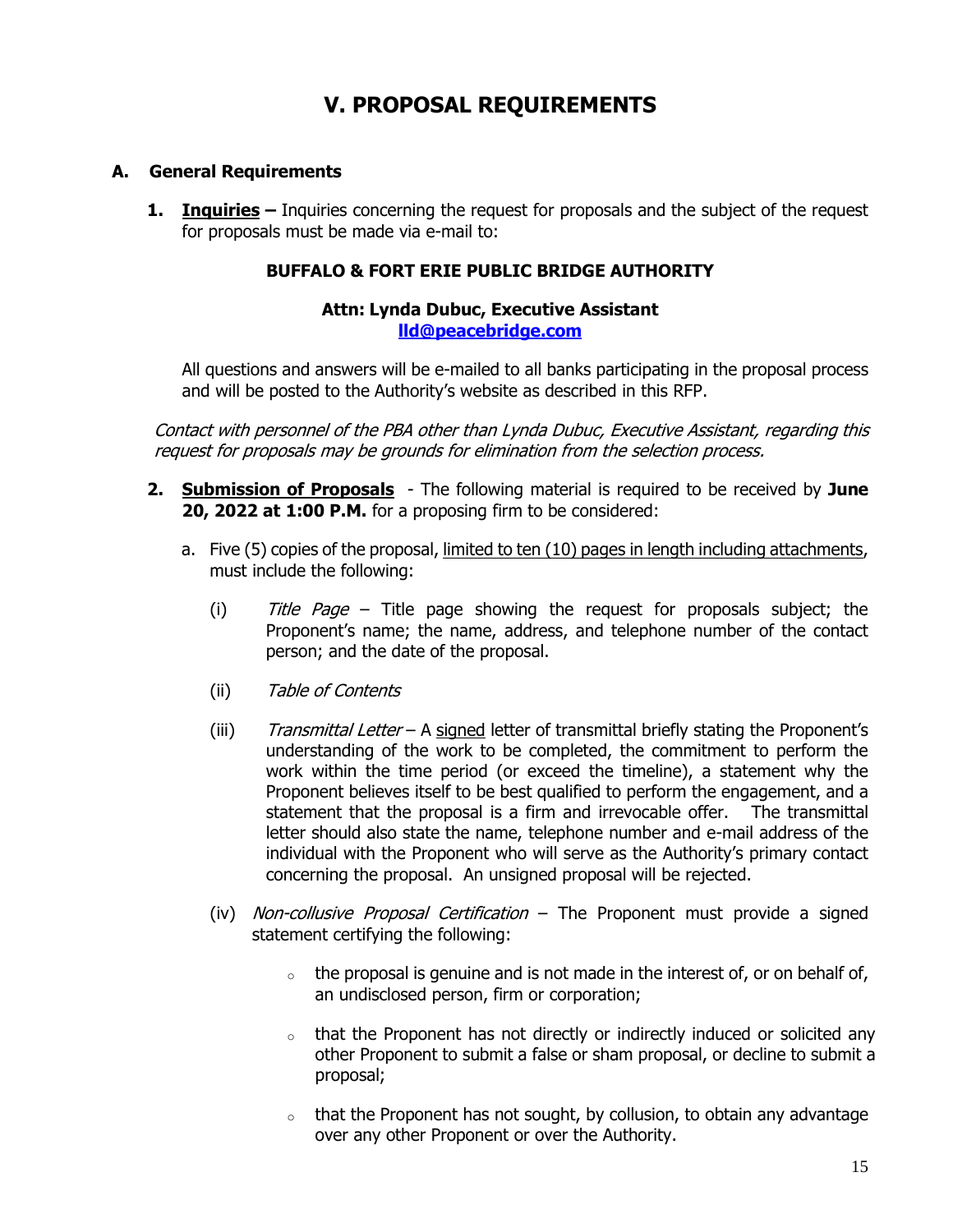- (v) Conflict of Interest Declaration The Proponent must provide a signed statement containing one (1) of the following sub paragraphs (Proponents should refer to the definition of Conflict of Interest as defined in section B. 2 below):
	- $\circ$  The Proponent declares that there is no actual or potential Conflict of Interest relating to the preparation of its proposal, and/or the Proponent does not forsee an actual or potential Conflict of Interest in performing the contractual obligations contemplated in the RFP;

OR

 $\circ$  The Proponent declares that there is an actual or potential Conflict of Interest relating to the preparation of its proposal, and/or the Proponent forsees an actual or potential Conflict of Interest in performing the contractual obligations contemplated in the RFP

If the proponent declares an actual or potential Conflict of Interest, the Proponent must set out details of the actual or potential Conflict of Interest.

(vi) *Detailed Proposal* – The detailed proposal should follow the order set forth in Section V. B. of this request for proposals.

Cost  $Bid -$  The cost bid proposal should contain the fee for services, including a detailed analysis of the fee that would be charged given the transaction volumes attached to this proposal. This analysis should include all fees, including monthly maintenance fees, statement fees, etc. and should cover all services as described in this RFP and any additional services proposed, or included as value-added services. Banks proposing a compensation balance arrangement must provide the same detailed calculation, detailing balance requirements rather than fees

(vii) Proponents must send the completed proposal to the following address:

#### **BUFFALO & FORT ERIE PUBLIC BRIDGE AUTHORITY**

**Attn: Lynda Dubuc, Executive Assistant 100 Queen Street, Fort Erie, Ontario L2A 3S6**

## **PBA HIGHLY RECOMMENDS HAND DELIVERY TO AVOID POTENTIAL DELAYS AT THE BORDER. E-MAILS AND FAXES ARE NOT ACCEPTABLE.**

#### **B. Proposal**

#### **1. General Requirements**

The purpose of the proposal is to demonstrate the qualifications and experience of the Proponent seeking to provide treasury management services to the Authority. As such, the substance of proposals will carry more weight than their form or manner of presentation. The proposal should demonstrate the qualifications of the Proponent and of the particular staff to be assigned to provide these services. The proposal should address all the points outlined in the request for proposals. The proposal should be prepared simply and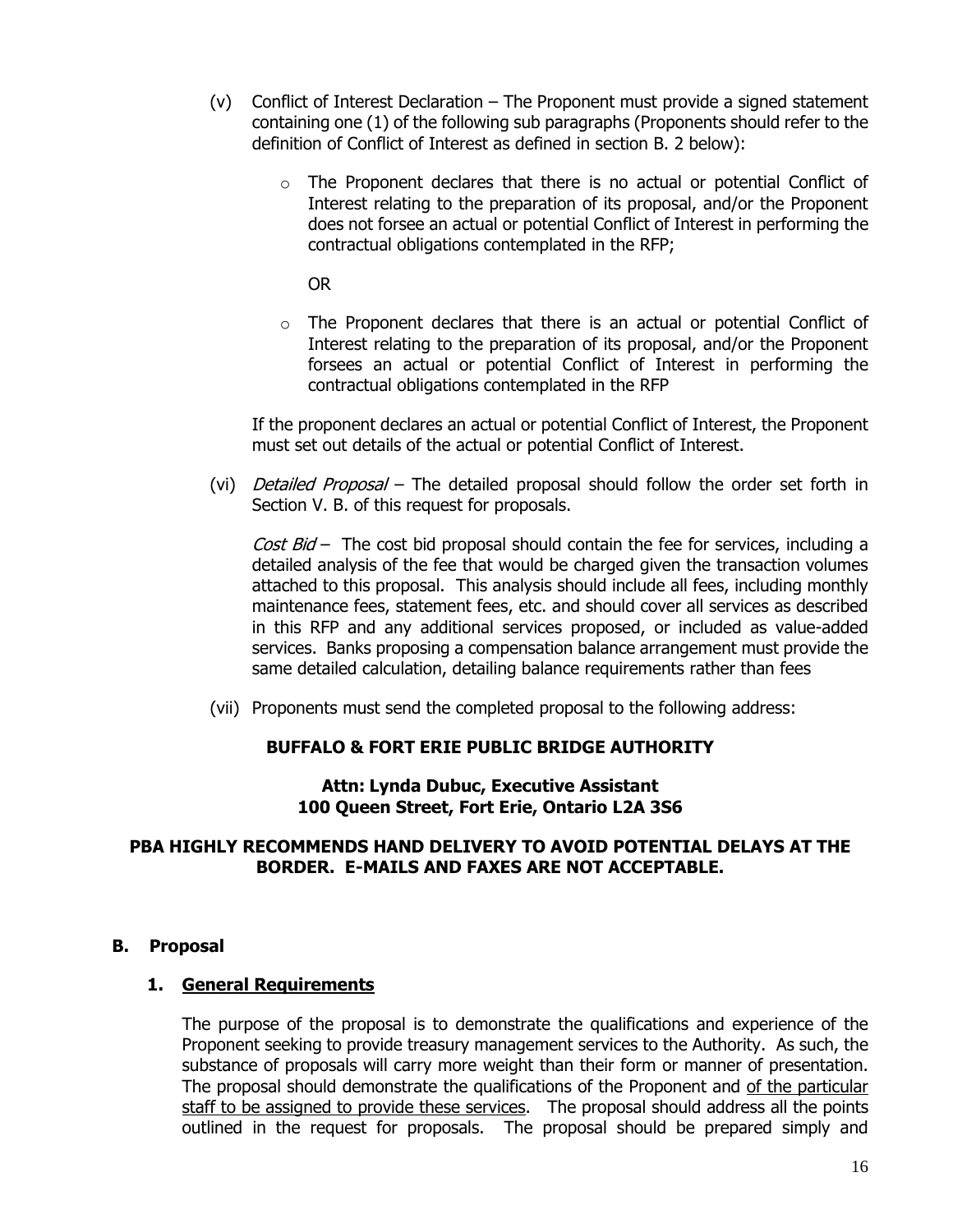economically, providing a straightforward, concise description of the proposer's capabilities to satisfy the requirements of the request for proposals. While additional data may be presented, the following subjects, item Nos. 2 through 11, must be included. They represent the criteria against which the proposal will be evaluated.

Responses are limited to ten (10) pages, excluding the title page, table of contents, transmittal letter, non-collusive proposal certificate, conflict of interest certificate, and cost bid, requested resumes and official statements, prepared as single-sided pages on 8  $\frac{1}{2}$  x 11 inch paper using at least 10 point type with standard margins.

#### **For clarity purposes, the Authority requests that you restate each question, with the answer stated directly below each question.**

# **2. Independence**

The Proponent should provide an affirmative statement that it is independent of the Authority and that the Proponent and its staff will avoid any actual or perceived conflict of interest. "Conflict of Interest" includes, but is not limited to, any situation or circumstance where:

(a) in relation to the RFP process, the Proponent has an unfair advantage or engages in conduct, directly or indirectly, that may give it an unfair advantage, including but not limited to (i) communicating with any person with a view to influencing preferred treatment in the RFP process including the giving of a benefit of any kind, by or on behalf of the Proponent to anyone employed by, or otherwise connected with, the Authority; or (ii) engaging in conduct that compromises or could be seen to compromise the integrity of the open and competitive RFP process and render that process non-competitive and unfair; or

(b) in relation to the performance of its contractual obligations under any resulting contract, the Proponent's other commitments, relationships or financial interests (i) could or could be seen to exercise an improper influence over the objective, unbiased and impartial exercise of its independent judgment; or (ii) could or could be seen to compromise, impair or be incompatible with the effective performance of its contractual obligations.

- **3. Scope of Work** The Proponent must provide an affirmative statement that the proposal includes all services noted within Section IV of this proposal.
- **4. Disciplinary Actions** The Proponent must provide information on the circumstances and status of any disciplinary action taken or pending against the bank during the past five (5) years with federal or state regulatory bodies or professional organizations.

#### **5. Proponent Qualifications and Experience**

The Proponent should include the following information:

- a. Proponent name, location of Proponent headquarters, location of office from which services would be rendered to the Authority.
- b. Description of the Proponent, including ownership structure, number of employees, number of years in business, and a brief description of the services the Proponent offers.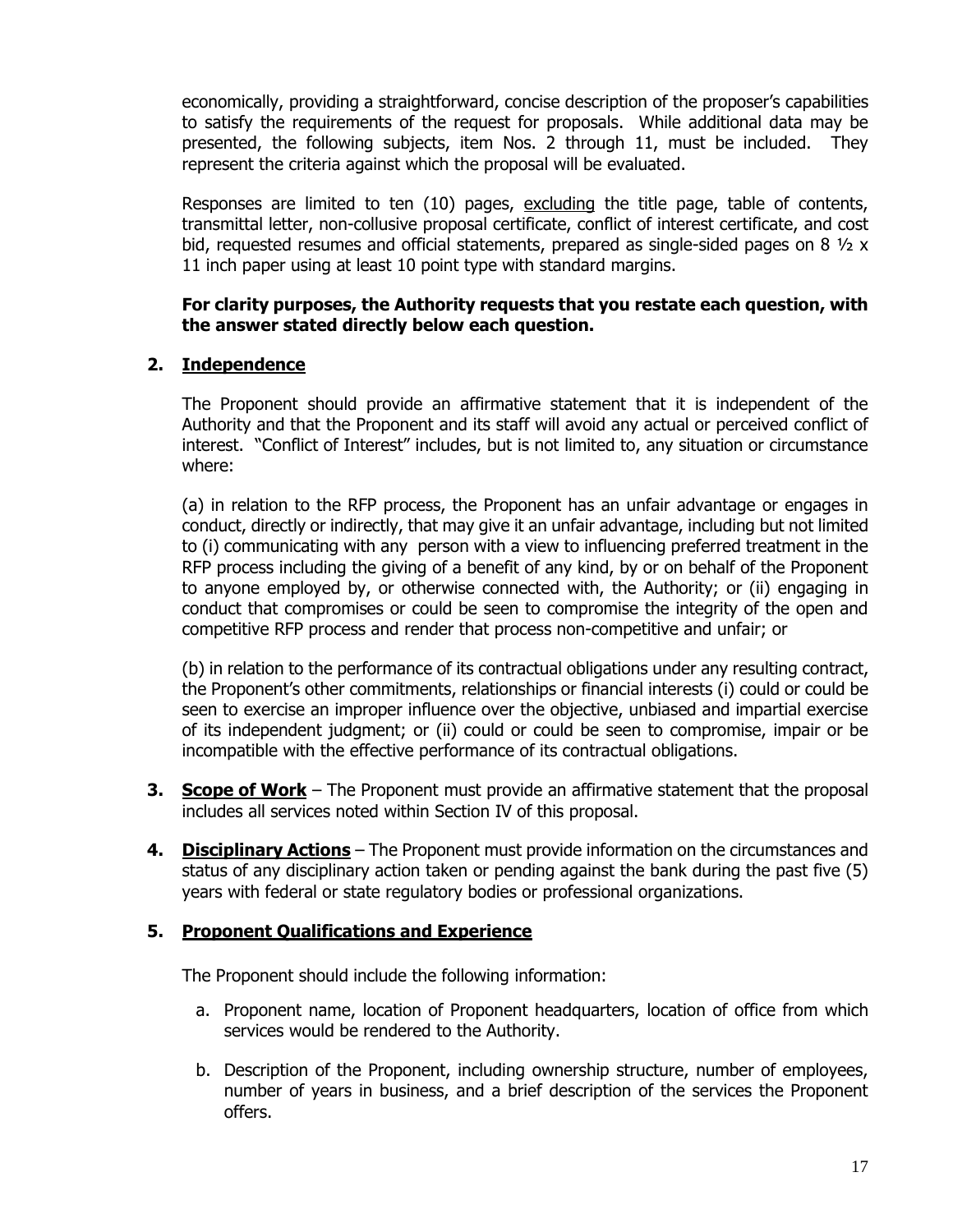- c. Dollar value of assets and credit rating
- d. Strategic focus of organization
- e. Number of governmental clients
- f. Provide examples of initiatives that your firm has helped implement with other clients and how/why these experiences could be beneficial to the Authority.
- g. Describe any other information about the bank and the bank's experience that are relevant to this RFP which you feel warrant consideration.
- **6. Professional Staff Qualifications –** The Proponent should include the following information:
	- a. Identification of professional staff who would be assigned to this engagement, including their title. A statement as to the availability of the lead person(s) for consultation with the Authority, including but not limited to, his or her willingness and ability to meet in Fort Erie, ON, Canada with Authority officials.
	- b. Description of their proposed role and responsibilities in servicing the Authority.
	- c. The number of years with the firm and number of years in the industry.
	- d. Provide resumes for professional staff who would be assigned to this engagement.
	- e. Experience with clients similar to the PBA.
- **7. Ability to provide Required Services and Optional Services –** The proposer should identify whether they are able to provide the required services noted in Section IV and, based upon information provided herein, the costs, benefits, and recommendations with regard to the Optional Services listed in Section IV.
- **8. Detailed description of the cash handling, verification, and deposit process** The proposer should identify the location, equipment, security, bonding, and employee/organization responsible for the cash and coin handling process.
- **9. Value-Added Services –** The proposer should identify and describe services offered which may add value (i.e., increase earnings, decrease fees, increase efficiency, increase security) to the Authority.
- **10. Prior Engagements with the Buffalo & Fort Erie Public Bridge Authority –** List separately all engagements within the last five (5) years, for the Authority by type of engagement. Indicate the scope of work, date, the location of the bank's office from which the engagement was performed, and the name and telephone number of the principal client contact.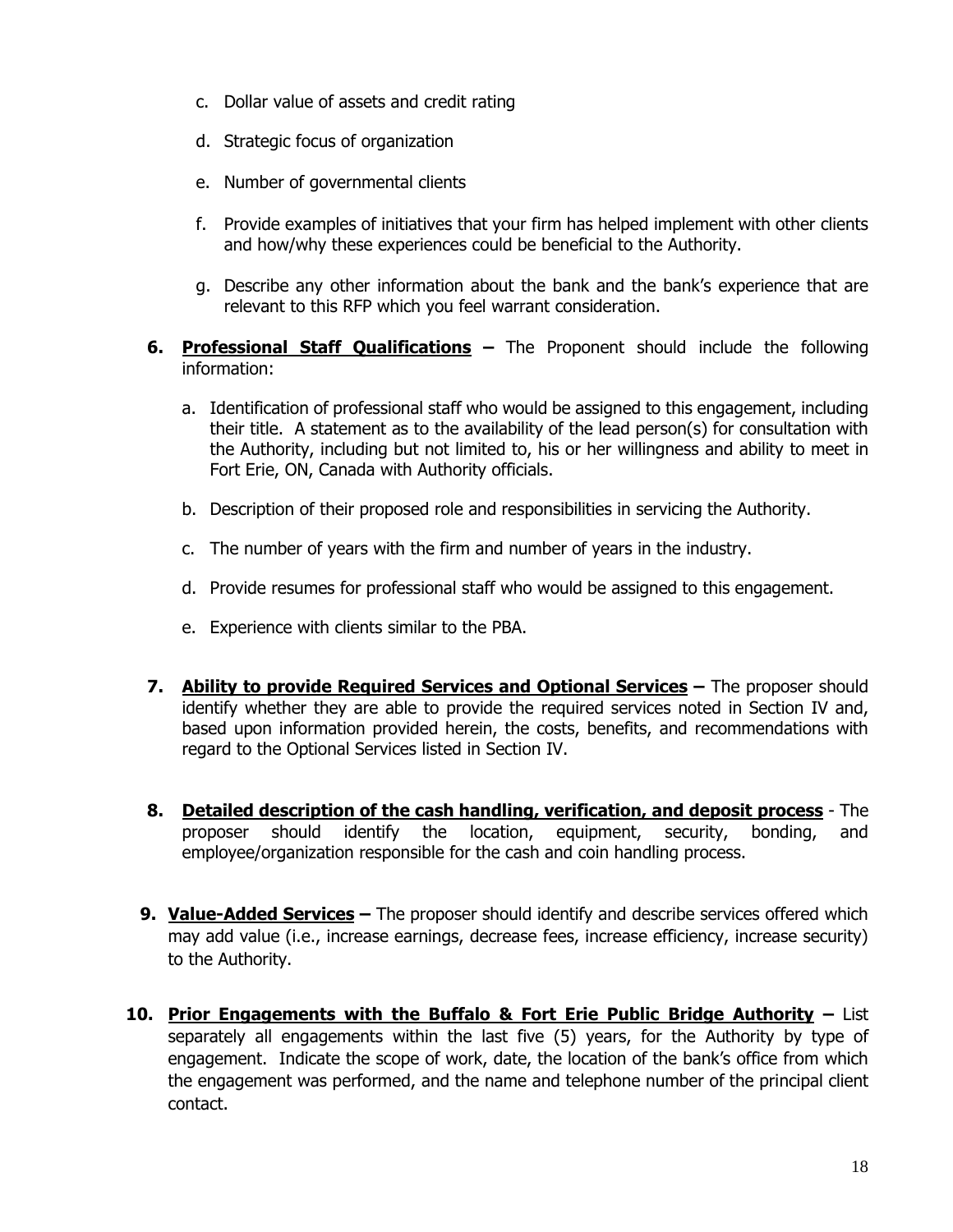- 11. **Similar Engagements With Other Entities** For the bank's office that will be assigned responsibility for this engagement, list the most similar current engagements (maximum of 5), indicating the scope of work, length of service and the name and telephone number of the principal client contact. From these engagements, provide at least three (3) references containing contact name, address and telephone number.
- **12. Distinguishing Features**  The Proponent should identify and describe the most important attributes that distinguish your bank from competing banks, and how those attributes will benefit the Authority.
- **13. Creative Problem Solving** Describe a recent engagement that called for creativity in your bank's approach to providing a solution to the client. Please be specific and focus on issues that the Authority may face.
- 14. **Identification of Anticipated Potential Problems** The proposal should identify and describe any anticipated potential problems (e.g., transport of cash and coin, conversion, etc.), the firm's approach to resolving these problems and any special assistance that will be requested from the Authority.

# **C. Cost Bid**

**1. Total All-Inclusive Cost Bid** – The Authority is interested in achieving high quality services at the lowest possible cost.

The proposal should contain the fee for services, including a detailed analysis of the fee that would be charged given the transaction volumes attached to this proposal. This analysis should include all fees, including monthly maintenance fees, statement fees, etc. Banks proposing a compensation balance arrangement must provide the same detailed calculation, detailing balance requirements rather than fees.

**2. Fee Schedule** –The Authority will not be responsible for expenses incurred in preparing and submitting any proposal. Such costs should not be included in the proposal. The following includes the required format and information to be provided by the Proponent in the Cost Bid. A proposal shall comply with all format and content requirements as detailed in this RFP. Failure to comply with format and content requirements may result in disqualification.

The first page of the cost bid should include the following information:

- a. Name of Bank.
- b. Certification that the person signing the proposal is entitled to represent the Proponent, empowered to submit the bid, and authorized to sign a contract with the Authority.
- c. A Total All-Inclusive Cost Bid for each year of the five year term.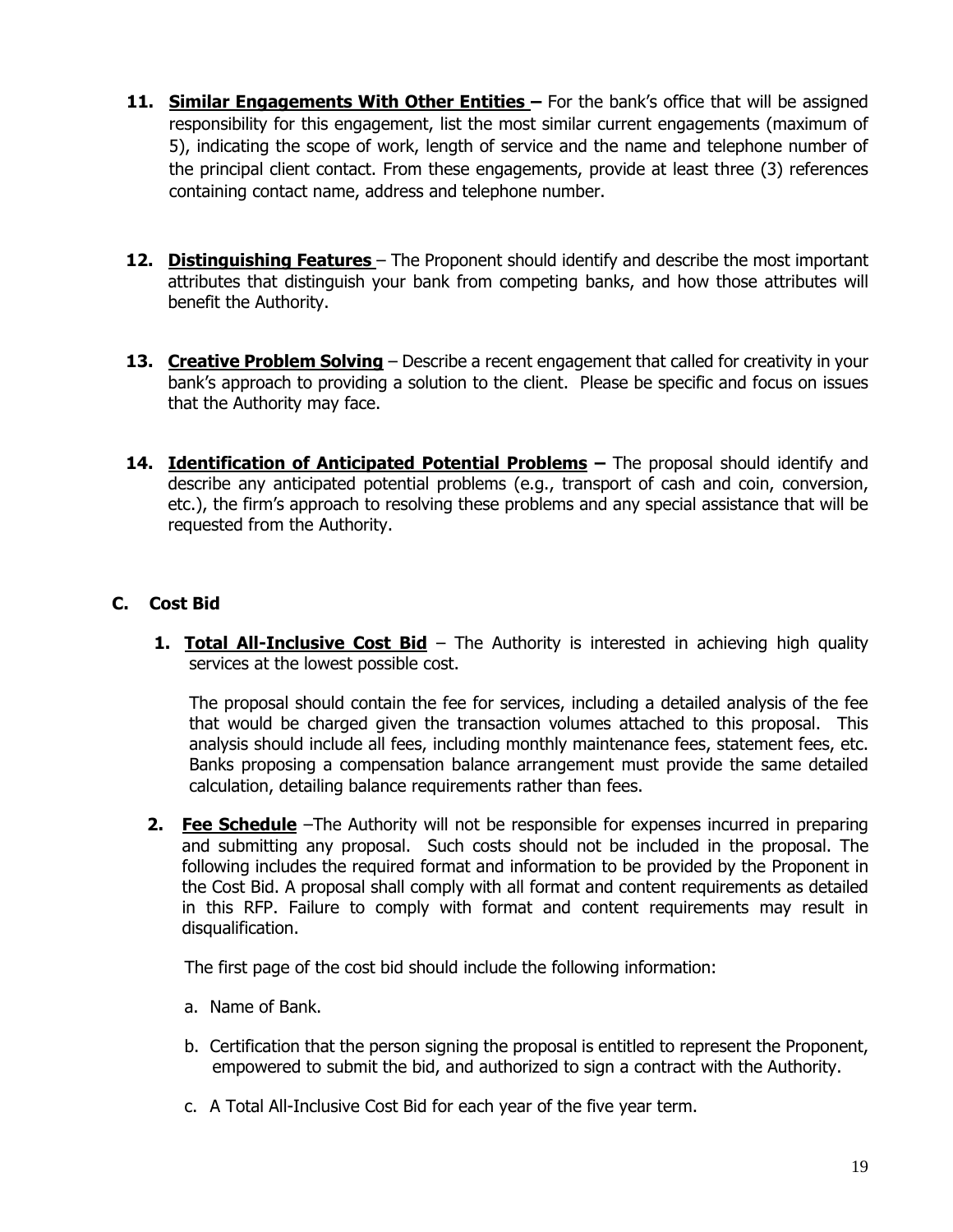- d. A statement as to whether the accounts would bear interest and how that interest rate would be established.
- e. An explanation as to why the manner of payment (direct fee versus compensating balance arrangement) is in the best interest of the PBA.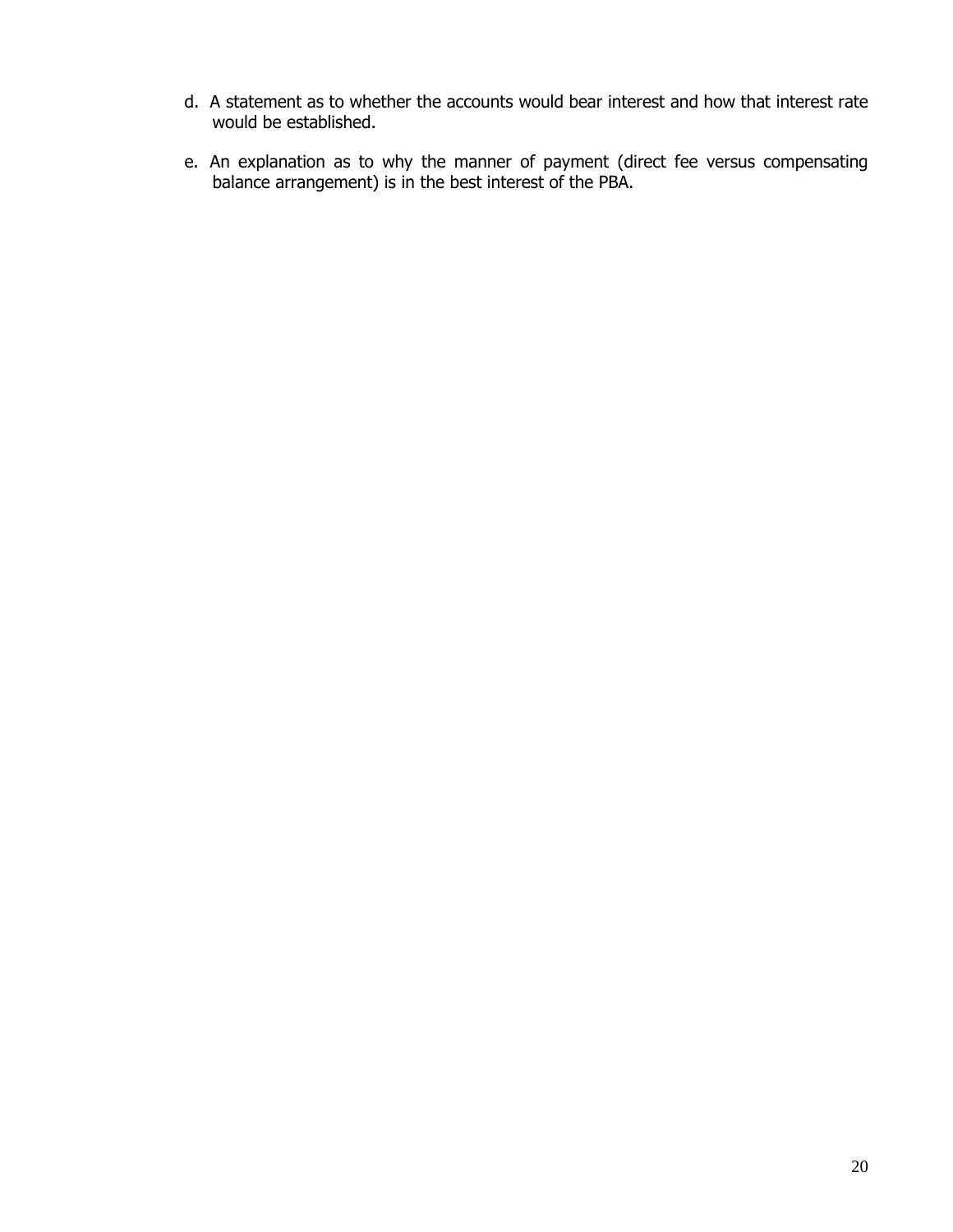# **VI. EVALUATION PROCEDURES**

## **A. Review of Proposals**

The Authority will select evaluators to participate on a Selection Committee ("Committee"). The Selection Committee will review qualifications of the Proponents and conduct the evaluation of the proposals. Proponents with unacceptably low technical qualifications will be eliminated from further consideration.

After the qualifications/experience for each Proponent have been established, the cost bid will be examined. The Proponent representing the best overall value to the Authority, which may or may not be the lowest cost bidder, will be recommended as the Selected Proponent.

The Authority reserves the right to retain all proposals submitted and use any idea in a proposal regardless of whether that proposal is selected.

### **B. Evaluation Criteria**

Proposals will be evaluated using three sets of criteria. Firms meeting the mandatory criteria will have their proposals evaluated for both (i) qualifications/experience and (ii) cost bid. The following represent the principal selection criteria, which will be considered during the evaluation process.

### **1. Mandatory Criteria**

- a. The Proponent must be independent and have no conflict of interest, as demonstrated in the Proponent's signed Non-Collusive Proposal Certification and Conflict of Interest Declaration contained within its Proposal.
- b. The Proponent adequately addresses actual and pending disciplinary actions and has a record of quality work.
- c. The Proponent must adhere to the mandatory instructions in this RFP on preparing and submitting its Proposal (as identified by use of the term 'must'), including the requirement for the Proposal to be submitted to the identified address on or before the Due Date for submission of Proposals. The mandatory items to be included in the Proponent's response package are as follows:
	- 1. Title page
	- 2. Table of Contents
	- 3. Transmittal letter
	- 4. Non-collusive Proposal Certification
	- 5. Conflict of Interest Declaration
	- 6. Proposal in the manner as prescribed by this RFP
	- 7. Cost Bid in the manner as prescribed by this RFP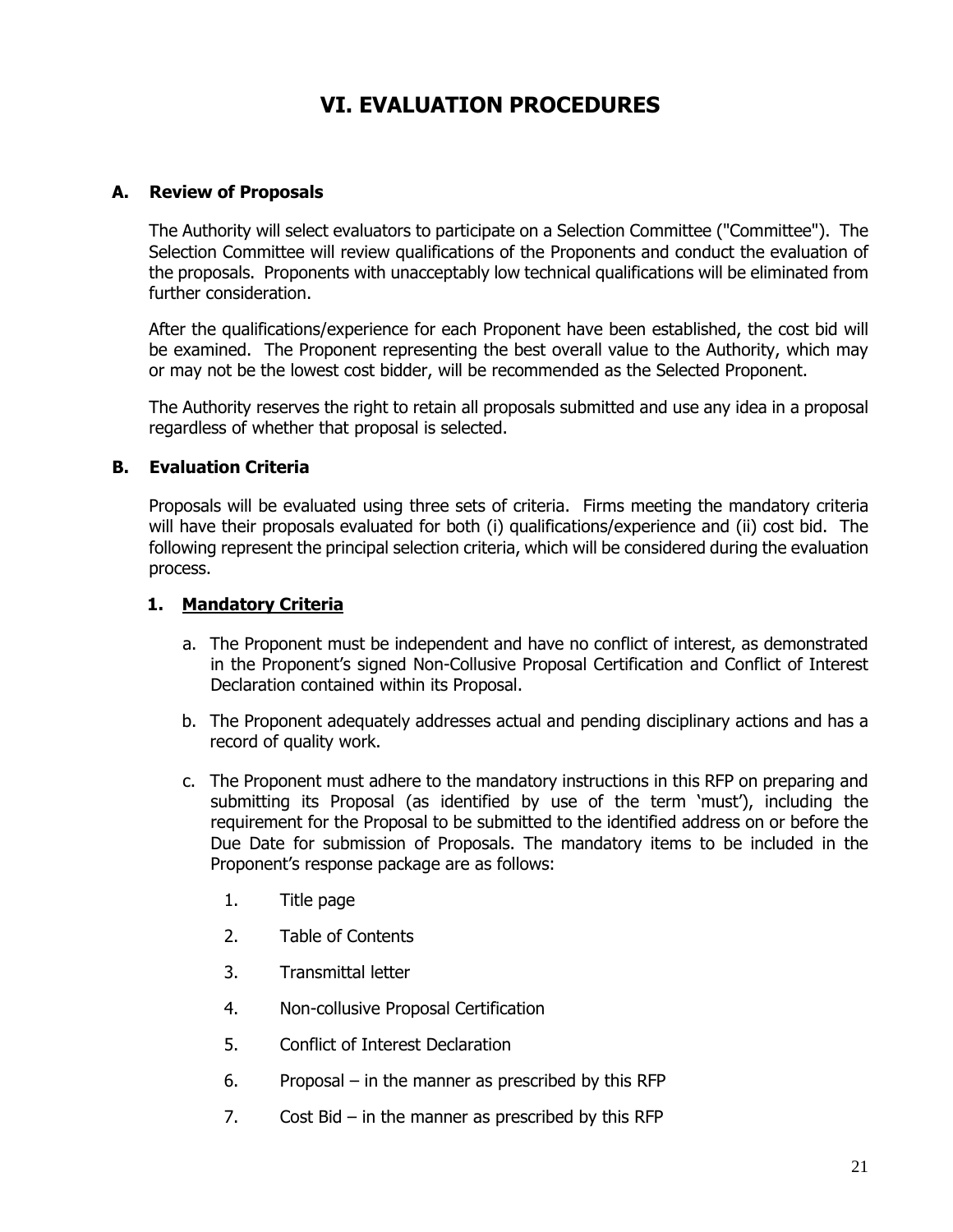# **2. Expertise and Experience**

- (i) Qualifications and Experience of the Bank and of Key Personnel with similar clients
- (ii) Ability to provide Required Services and recommendations regarding optional services
- (iii) Ability to provide value-added services
- (iv) The Proponent's approach towards identifying and resolving potential problems/challenges in providing the services requested.
- (v) The Proponent's distinguishing and value-added services.

# **3. Cost Bid**

Cost will not be the primary factor in the selection of the Proponent to provide treasury management services, however, it will be considered when evaluating the overall value of the proposal. The Authority is not obligated to accept the lowest bid.

# **C. Evaluation of Proposals**

The following evaluation criteria will be used as the basis for evaluating Proposals:

Proponent's qualifications and past experience providing treasury management services to similar entities: **20%** 

Qualifications of Proponent's staff assigned to the Authority and their past expertise and performance providing similar services: **10%** 

Ability to provide the required scope of services, the most weighted being the ability to accept unwrapped coin and delivery of bi-weekly deposits with same day credit: **45%**

| Proponent's distinguishing characteristics and value added ideas:   | 10%         |
|---------------------------------------------------------------------|-------------|
| Proponent's fees are reasonable and fair with value added services: | <b>15%</b>  |
| Total Evaluation Criteria Weighting:                                | <b>100%</b> |

# **D. Oral Presentations**

During the evaluation process, the Selection Committee, at its discretion, may request any one or all Proponents to make oral presentations. Such presentations will provide Proponents with an opportunity to answer any questions that the Selection Committee may have on a Proponent's proposal. Not all Proponents may be asked to make such oral presentations.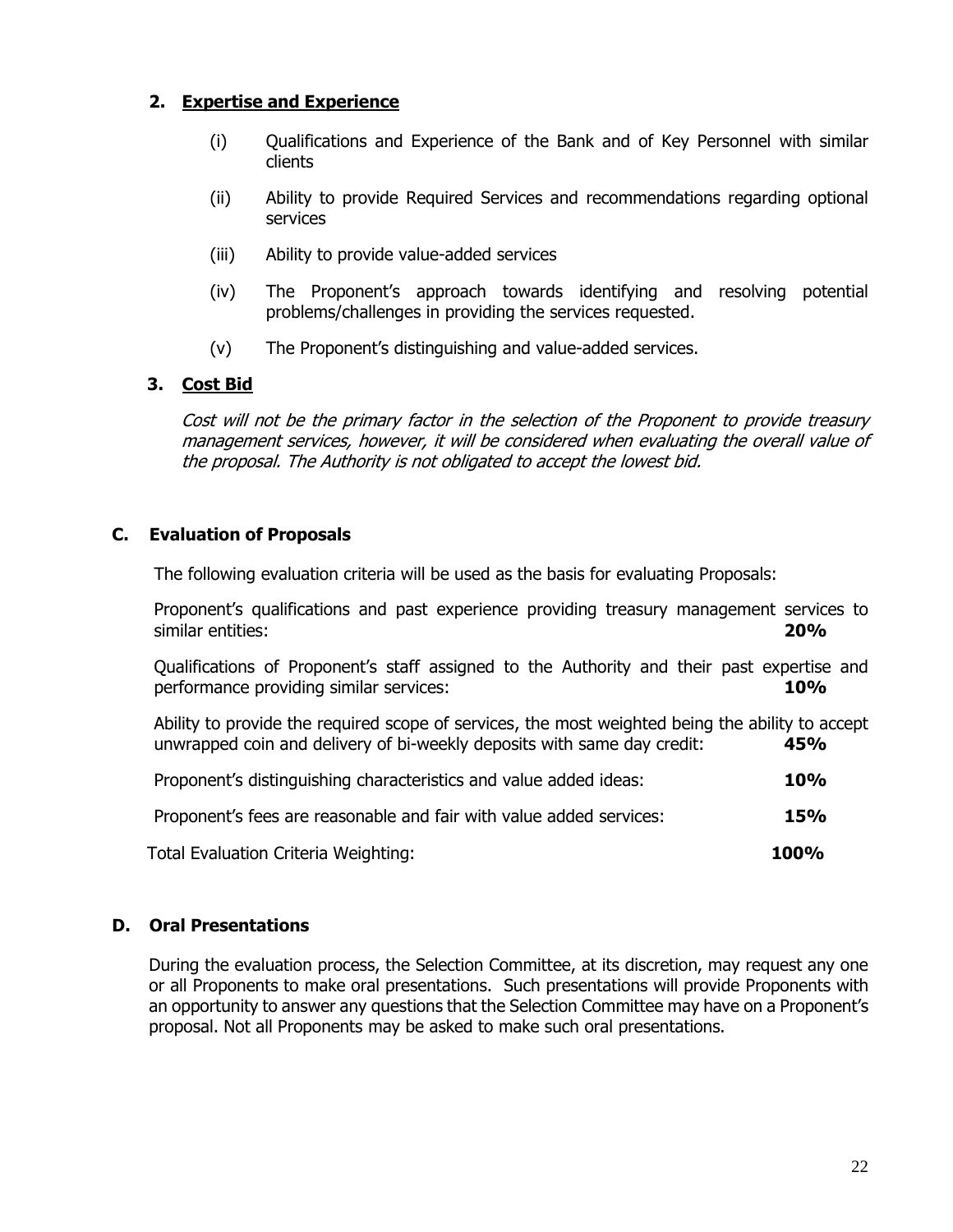# **E. Final Selection**

The Authority will select a Proponent (the Selected Proponent) based upon the recommendation of the Selection Committee in accordance with the evaluation criteria and process described in this RFP, as identified by the Authority.

It is anticipated that the Selected Proponent will be determined by July 6, 2022. Following notification of the Selected Proponent, it is expected that a contract will be executed between both parties by July 18, 2022.

The Authority reserves the right to enter into negotiations with any Selected Proponent in order to determine satisfactory terms and conditions of a final contract and to end such negotiations, at its discretion, and to designate and commence negotiations with an alternate best qualified Selected Proponent.

In accordance with the policy approved by the Board of Directors, the Committee will not conduct debriefing sessions with unsuccessful Proponents.

### **F. Right to Reject Proposals**

Submission of a proposal indicates acceptance by the Proponent of the conditions contained in this RFP unless clearly and specifically noted in the proposal submitted and confirmed in the contract between Authority and the Selected Proponent.

As specifically endorsed by the Authority Board of Directors, contact with personnel of the Authority other than Lynda Dubuc, Executive Assistant, will result in automatic rejection of a proposal.

The Authority reserves the right without prejudice to reject any or all proposals, waive any and all informalities, and the right to disregard all non-conforming or conditional proposals. The Authority reserves the right to accept any proposal deemed to be in its best interest even though the proposal is not mathematically the lowest price.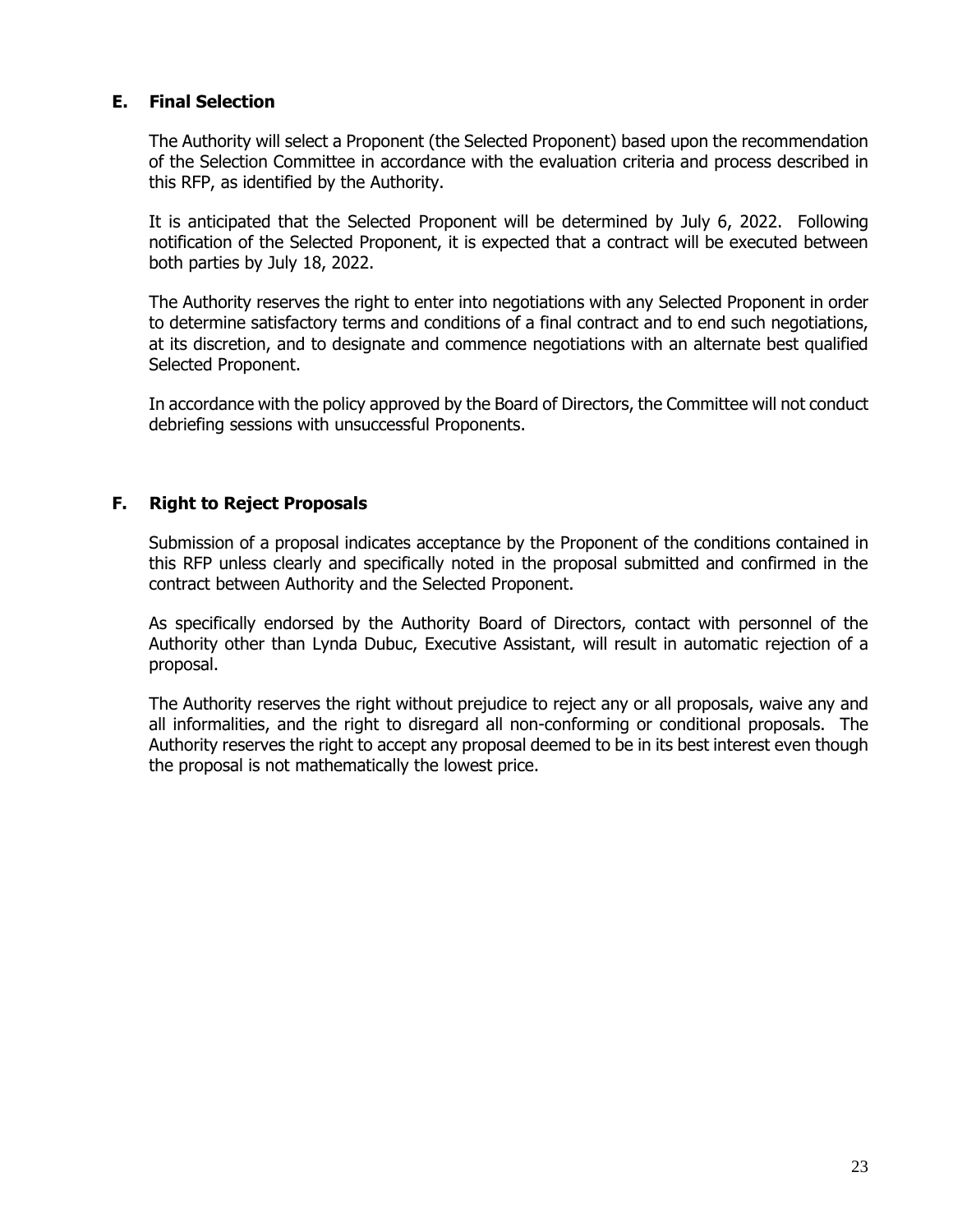# **VII. APPLICABLE LAW**

This RFP, and any contract, which may subsequently arise from this RFP, shall be governed by the law of the United States of America and Canada, as applicable to an international compact entity. The appropriate jurisdiction for any disputes which arise from the RFP or any contract which may arise from this RFP, shall be the United States District Court for the Southern District of New York.

The section titles are for convenience only and shall not be construed to affect the meaning of the sections titled.